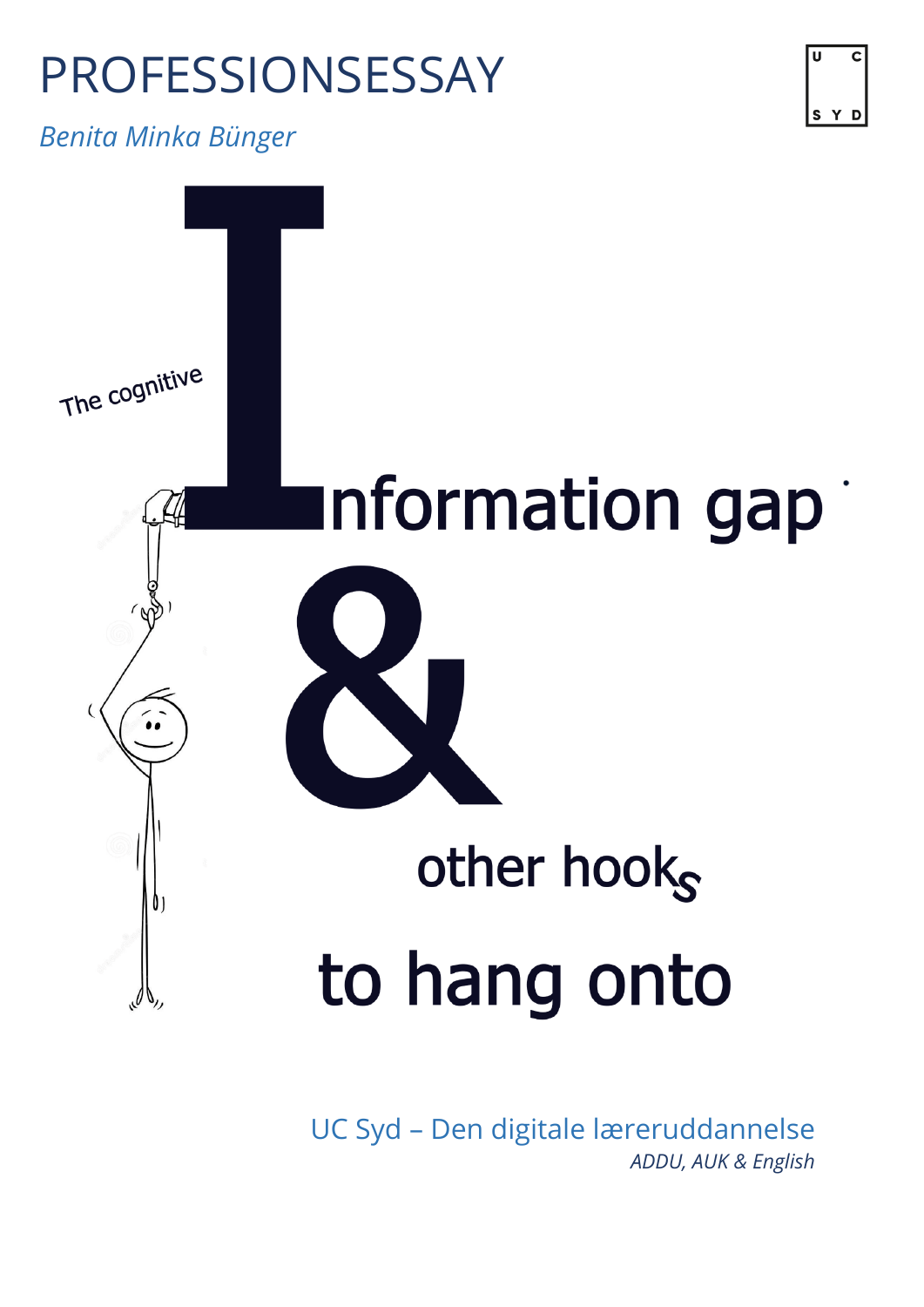## **Table of Contents**

#### **Introduction ~ 2**

Research question and its relevance ~ 3 Framework factors and pupil prerequisites  $\sim$  4 Observation chart – *Appendix A* ~ 5

## **My didactic reasoning - 7**

My lesson plan – *Appendix B* ~ 17

### **Analysis of execution** ~ **22**

Reflections ~ 26 Conclusion ~ 29 Appendices from the lessons ~ 29 Bibliography ~ 29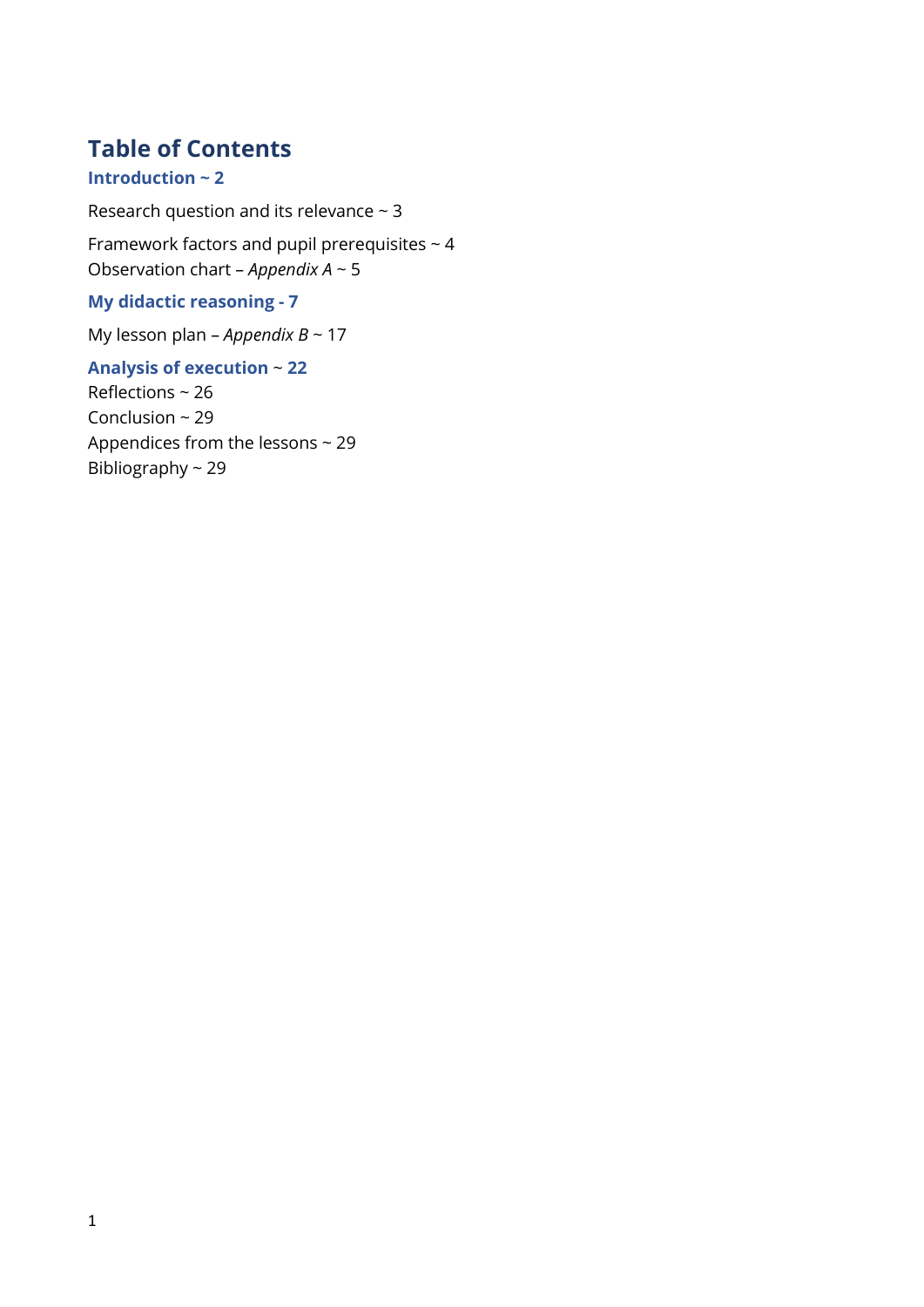## **The cognitive information gap and other hooks to hang onto**

Listening is a vital element for our human existence, in fact, it is the foundation for anything meaningful that surrounds us. Listening has turned stories into history, made passing downs into traditions and experiences into contextual culture thus the concept: "experience is in that sense cultural, and culture is accumulated experience"<sup>1</sup> (Brinkmann, 2017). We learn from watching and we listen when methods are explained. We experience opinions that are opposite from our own and we define ourselves in the reflections of others' words, their stories, their principles. Perhaps listening is such an essential to us, the accurate shape of gratitude would only prevail, did we at once lose our ability to listen. When learning a language, this element shows its qualities, being required in order to contextually communicate, as it is foundational in our social understanding and interactions, which makes it an invaluable part of a human's general education: "Language is the instrument of social interactions between human beings […] and rather than seeing language as a set of rules, the functional linguistic perspective sees the language system as a set of options available for construing different kinds of meaning" (Lund, 2019).

Listening owns its part in both learning and in communication and it is necessary to recognize that the perception of the words that are spoken, their intonation, and rhythm rely as much on the speaker as it does on the listener. The context of a commutative situation and the social roles taken are not to be undermined in comprehending and attaining strong communicative skills regardless of the language. With that, I must acknowledge that this research lands me in a pedagogical paradox (Oettingen, 2018), where I will have to coerce my pupils' focus and efforts towards listening and reacting for them to be able to implement and endeavor the element into their communicative understanding. In other words, in order for my pupils to be able to achieve and gain the freedom to communicate in their future, so they are set to act, participate, and have the ability to (co)exist in a democratic society (Undervisningsministeriet, 2021) I will have to coerce them to practice their listening competence.

As an effort to make this research and its attached lesson plan meaningful, by relating it to the real world (Oettingen, 2010), I have chosen to base it on a communicative language teaching (also referred to as CLT) notion, the information gap (Richards, 2006). The concept of the information gap plays out in our daily lives, as we most often communicate in order to receive or obtain information that we do not already possess, hence the name as we want the gap filled with the missing information.

<sup>&</sup>lt;sup>1</sup> Translated from Danish: "Erfaring er i den forstand kulturel, og kultur er akkumuleret erfaring" s.48 (Brinkmann, 2017).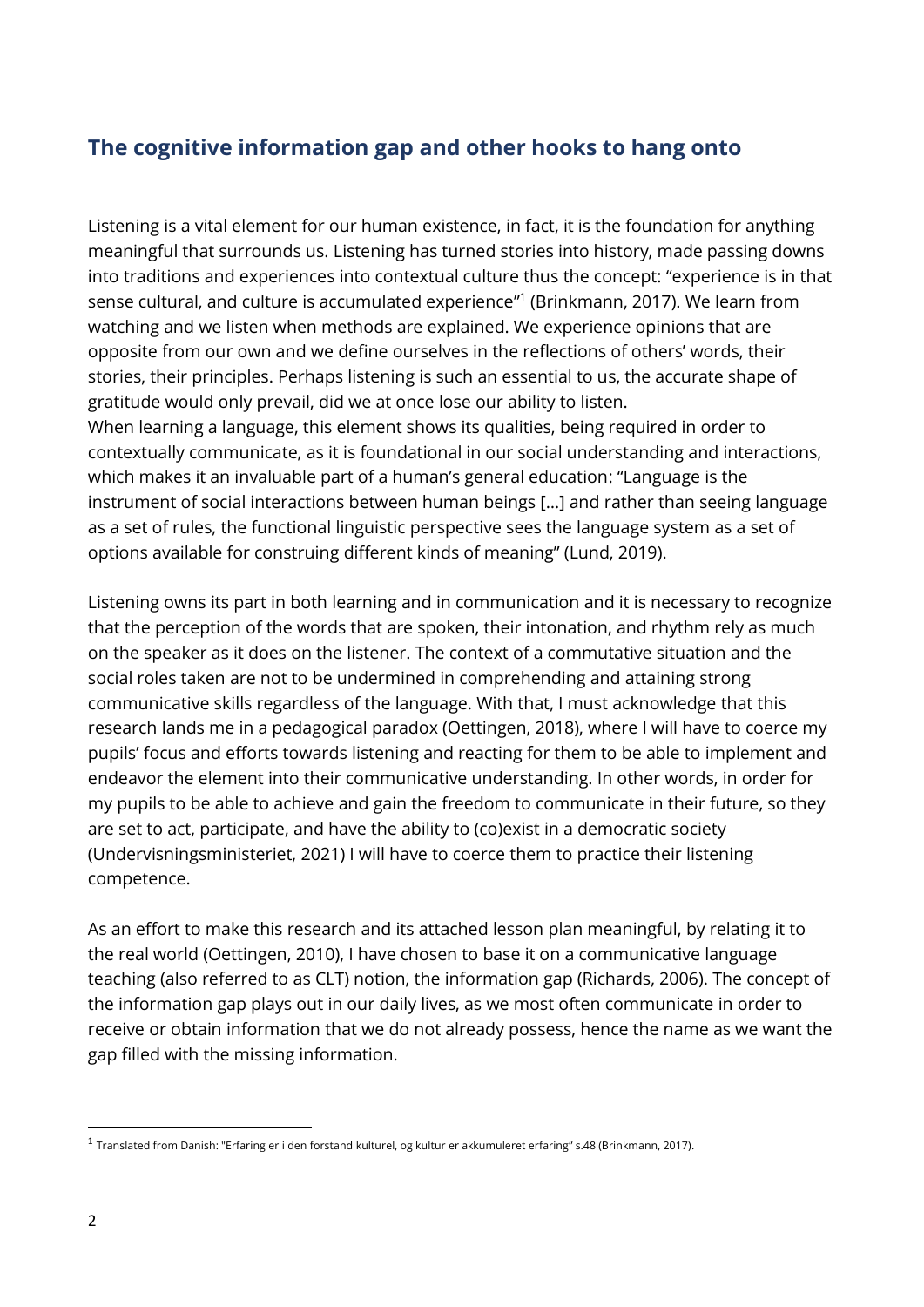By now it is time to fill the information gap of this introduction by revealing my research question, listening carefully, because it sounds like this*: How do you plan, complete, and evaluate an English lesson where the pupils divided into groups will practice listening through the activity 'Map Games', a content-based learning activity featuring the information gap?* 

When teaching English as a second language, it is taught based on the four elements; speaking, writing, reading, and listening to develop proficient communicative competence. In this essay, as earlier indicated, I will be focusing on the element of listening through the content-based activity 'Map Games' as the highlighted task in a lesson plan that scaffolds the pupils' English acquisition. In order to ensure constant and continuous urge for exploration in language learning and for my pupils to develop skills and understanding in a second language, I will create these scaffolded lessons that support their autonomy and curiosity, thus leaving me with a group of motivated pupils (Ushioda, 2012).

In the interest of understanding the factors that are associated with language acquisition, I can use Vygotsky's proximal development as a tool, where the cognitive gap is indicated as between what a pupil can do unaided and what a pupil can do jointly in coordination with someone more skilled (Gibbons, 2014). Another metaphorical theory I will look at, in order to assess a pupils' language acquisition is Gibbon's own; where you build on a pupil's foundational understanding, so the prior knowledge provides a cognitive hook on where you will hang more new language (Gibbons, 2014). The two theories are the foundation of the understanding of the term 'the information gap'. Furthermore, I will look at CLT and its content-based instruction term, which is the basis for the activity 'Map Games' that I will use as the main activity in the research lesson. The idea of attaching new knowledge to a pupil's already existing knowledge 'hook' is supported by the term scaffolding and the multiple theories hereof, which is why it will be the structure of the progression in my lesson planning and the foundation will be based on Hilbert Meyer's ten didactic characteristics of good teaching adapted by Oettingen (Oettingen, 2018).

*Relevance for the module processes in language acquisition and communicative skills:* This research is relevant for me personally to continue building the skill objective F2 as the research will practice the use of an activity that can be scaffolded for pupils with different learning potentials and gaining this experience will provide me with knowledge in differentiating learning strategies in the future. The research will also touch on the knowledge objective V4 as the activity is built on cognitive and motivational factors that are associated with the pupils' language acquisition as well as my role as a teacher.

#### *Relevance for the primary school's purpose:*

This research is relevant for the primary school's purpose **§ 1** as it provides my pupils with focused attention on the essential skill of listening, necessary for the preparation for any further education and ability to understand other countries and cultures different from their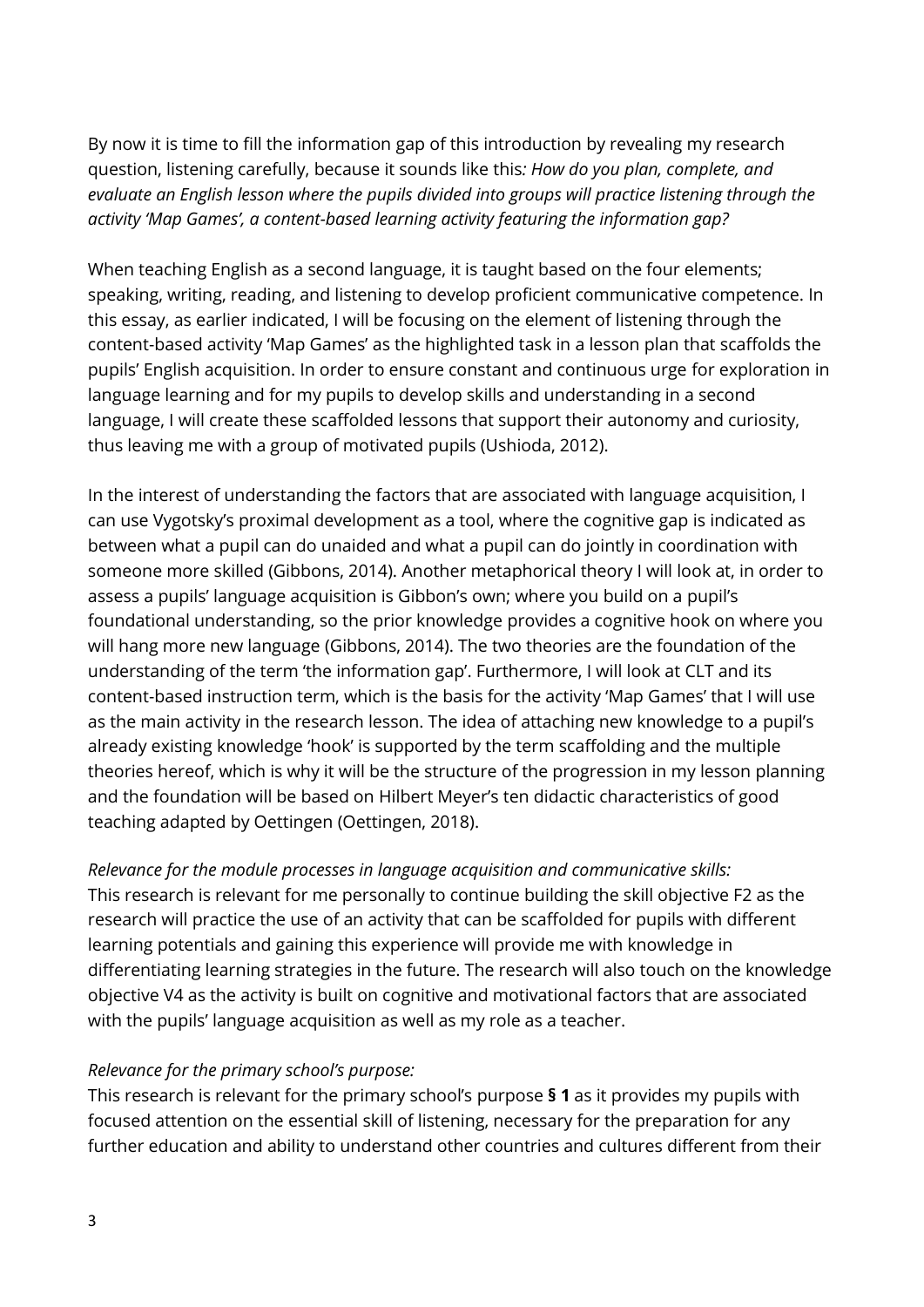own. Through the activity "Map Games" the pupils will practice elements of communication by giving directions as well as listening thus promoting their own versatile development whilst gaining the confidence and ability to take stands and their appropriate actions (Stk.2 (Undervisningsministeriet, 2021)). The additional tasks, activities, and digital production in the lesson plan will also prepare my pupils for participation and co-responsibility in a societal existence through teamwork and democratic decision making (Stk. 3 (Undervisningsministeriet, 2021)).

A preparational observation chart (see appendix A) to obtain class observations prior to the research lessons begin. I intend to use this observation to assess my pupils' English language level, their personal experiences, and feelings towards the English language, alongside the class's general atmosphere.

The framework factors aren't the educational lesson itself, however, they are the factors associated with teaching the lesson. With a focus on the primary school laws' requirements, framework factors include the subject, the level, possible concluding tests, the location, the room, time, and resources Brodersen, Fibæk Larsen, Agergaard, & Toke Gissel, 2020) and as described by Meyer's tenth characteristic these factors are invaluable in order to realize a good lesson. In my case with this research, the factors are different from a regular primary school's framework factors as this setup will be exclusively online, tasks are experienced through digital media, app run assignments, websites and taking place in a chat room meeting alternative to a physical classroom. Some pupils have their microphones on and their webcams, whilst others rest in the privacy of not integrating their appearance thus their facial expression into the class connections. The pupils' prerequisites, therefore, do vary from our general primary schools' pupils because these pupils are either diagnosed with different diagnoses (ADHD, autism, ADD), experience refusal to attend school [skolevægring] or deal with sickness such as cystic fibrosis resulting in learning difficulties or inability to obtain the age required goals and supported by Meyer's seventh characteristic, (Oettingen, 2018) it is important for me as the teacher to offer individual support, where I will need to assemble and organize a lesson plan in such a way that all the pupils will be able to keep up as well as being challenged throughout the learning activities. This is a delicate balance where some may find a task difficult whilst others will be on the verge of boredom. That is why differentiated teaching and an adaptable lesson plan that varies rhythmically (Brodersen, Fibæk Larsen, Agergaard, & Toke Gissel, 2020) in task durations, support, content, and varied use of aiding materials [hjælpemidler] are important (Oettingen, 2018).

After the observation, I will possibly change the current lesson plan's structure, implement new ideas that may be brought to mind, or adapt it to fit the needs of the pupils in order for them to receive the most effective education (Brodersen, Fibæk Larsen, Agergaard, & Toke Gissel, 2020).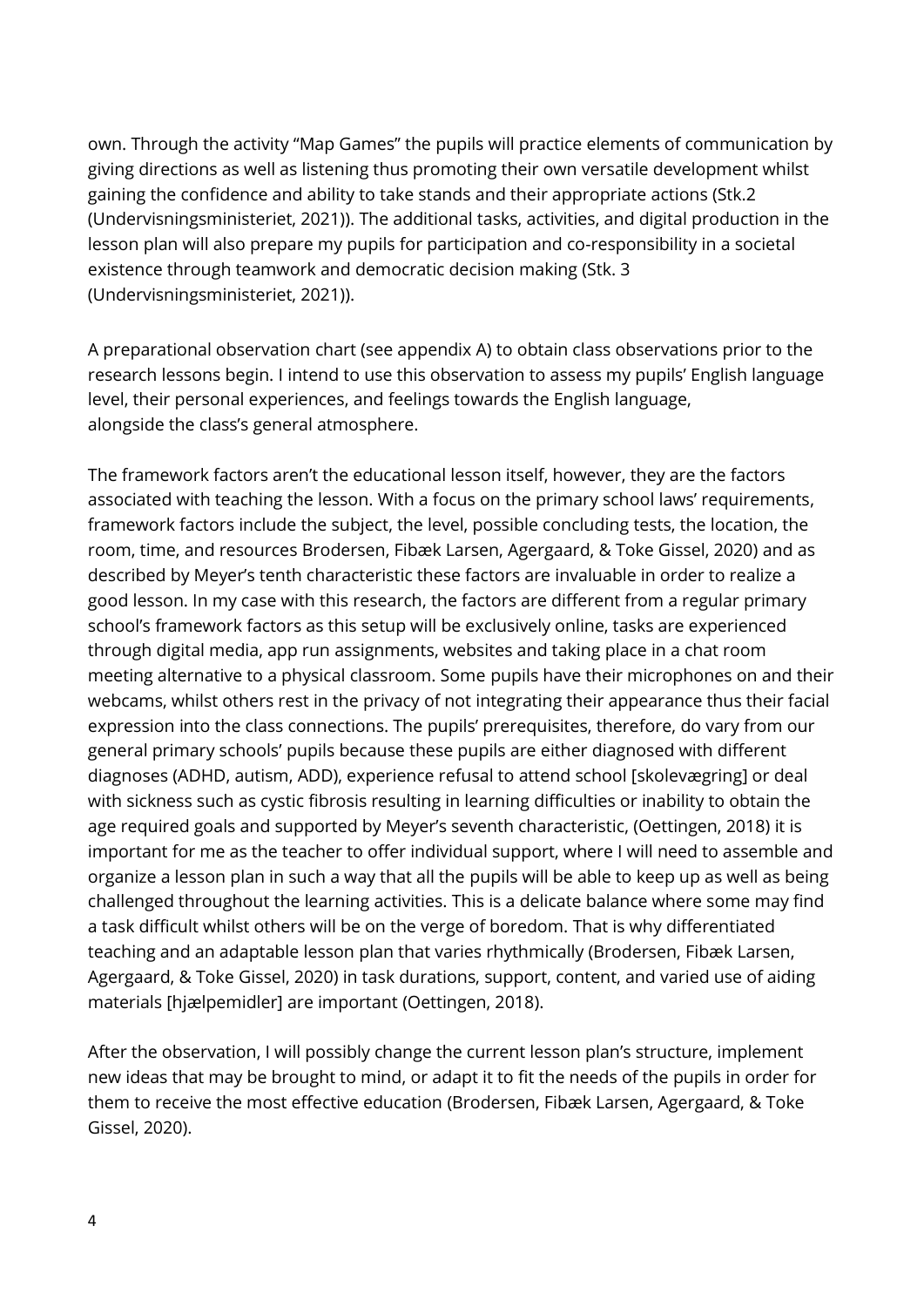# *Observation chart - Appendix A*

| <b>OBSERVATION CHART</b>                | Den Frie Digitale Skole:                               |
|-----------------------------------------|--------------------------------------------------------|
|                                         | English lesson $6th$ grade with 5 pupils, in an online |
|                                         | meeting.                                               |
| <b>FOCUS</b>                            | <b>OBSERVATION</b>                                     |
| What is the general social environment  | The environment is calm even though the                |
| and mood like?                          | pupils seem eager to talk, tell stories and            |
|                                         | get started with the lesson. Some pupils               |
|                                         | more than others as the more boisterous                |
|                                         | and outspoken pupils do tend to take the               |
|                                         | attention and run with it resulting in the             |
|                                         | quieter ones needing a directly asked                  |
|                                         | question as guidance in order to dare to               |
|                                         | share their stories, reflections, or opinions.         |
| Are the pupils actively participating?  | Most of the pupils are actively                        |
|                                         | participating, following the tasks, asking             |
|                                         | questions when they need help and                      |
|                                         | writing elaborate answers to the best of               |
|                                         | their ability. Two of the pupils are lacking           |
|                                         | in participation, only in terms of written             |
|                                         | assignments, whereas the conversations                 |
|                                         | or activities they take part in.                       |
| Can the pupils maintain their focus and | The pupils are great at maintaining their              |
| concentration on the given task?        | focus and concentration, specifically at               |
|                                         | shorter and more explicit tasks, however               |
|                                         | at times if the task is a more demanding               |
|                                         | one, where the asks are greater, perhaps               |
|                                         | more abstract and it will inevitably take              |
|                                         | longer time, the pupils both begin to                  |
|                                         | doubt themselves more, asking more                     |
|                                         | questions. Some of the pupils see this as a            |
|                                         | way to become surer of themselves in                   |
|                                         | their learning process, where others see it            |
|                                         | as a prolonging of the task's process.                 |
| How do the pupils react or relate to it | When the teacher is speaking the pupils                |
| when the teacher or a fellow pupil is   | are both respectful and relaxed. They tend             |
| speaking?                               | to feel there's space to casually joke                 |
|                                         | around, as well as relating their personal             |
|                                         | stories to the topic. There are two of the             |
|                                         | pupils in the class that have a bit of beef            |
|                                         | with each other once in a while, not                   |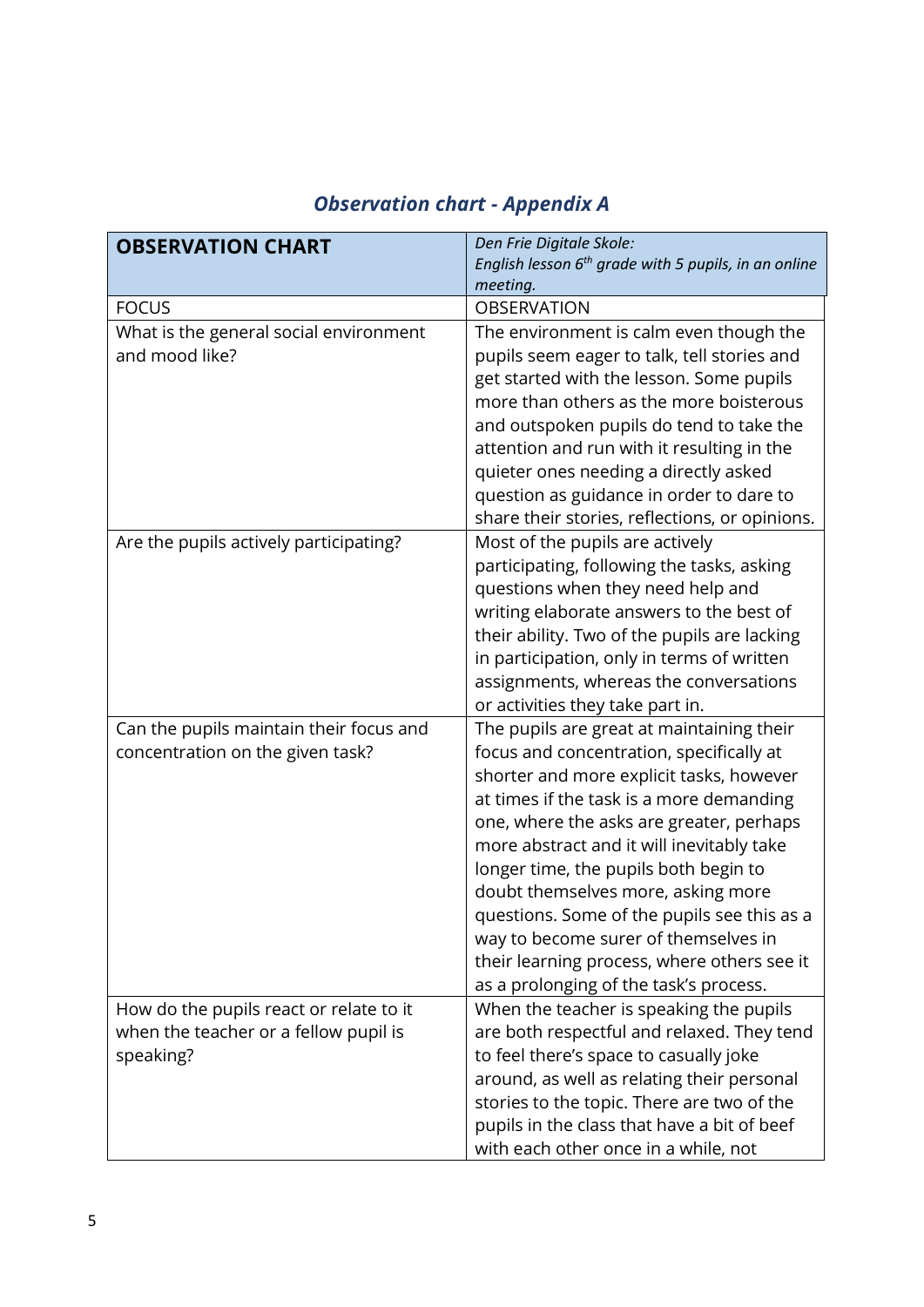|                                                                          | surprisingly it is the pupil in the class that<br>has the most difficult time participating,<br>writing and caring about the tasks that<br>easily gets annoyed with the most                                                                                                                                                                                                                                                                                                                                                    |
|--------------------------------------------------------------------------|---------------------------------------------------------------------------------------------------------------------------------------------------------------------------------------------------------------------------------------------------------------------------------------------------------------------------------------------------------------------------------------------------------------------------------------------------------------------------------------------------------------------------------|
|                                                                          | ambitious, candid, and outspoken pupil.                                                                                                                                                                                                                                                                                                                                                                                                                                                                                         |
| Does their verbal English align with their<br>class level expectancies?  | The pupils are very affected by their<br>moods and that often shows in their<br>verbal communication when it's in a<br>second language. When they feel<br>confident, most of the pupils dare to use<br>communication strategies, such as<br>guessing and are almost at the level<br>expected of a sixth grader. However, their<br>lacking is shown when they do not try and                                                                                                                                                     |
|                                                                          | at times also when it comes to their<br>linguistic understanding, they know the<br>general gist of a sentence structure and its<br>order, yet without being able to explain<br>why it is correct or incorrect through the<br>use of grammatical rules.                                                                                                                                                                                                                                                                          |
| Does their written English align with their<br>class level expectancies? | The pupils that do try their hardest in the<br>written assignments are quite up to par.<br>They especially excel when given a specific<br>focus for their writing, such as perspective,<br>theme, or particular words like adjectives.                                                                                                                                                                                                                                                                                          |
| Are the pupils used to using digital tools in<br>the lessons?            | Seeing as the school is an online digital<br>school, most of the pupils are used to<br>using the digital tools provided and used<br>by the school. In fact, due to the pupils'<br>diagnoses or motivation for being enrolled<br>in the school, most of them find comfort<br>and contentment in the digital world,<br>rather than the physical and more socially<br>expectant world. However, in this school,<br>the pupils mostly work with google docs,<br>google jam board, YouTube videos, and a<br>few inserted worksheets. |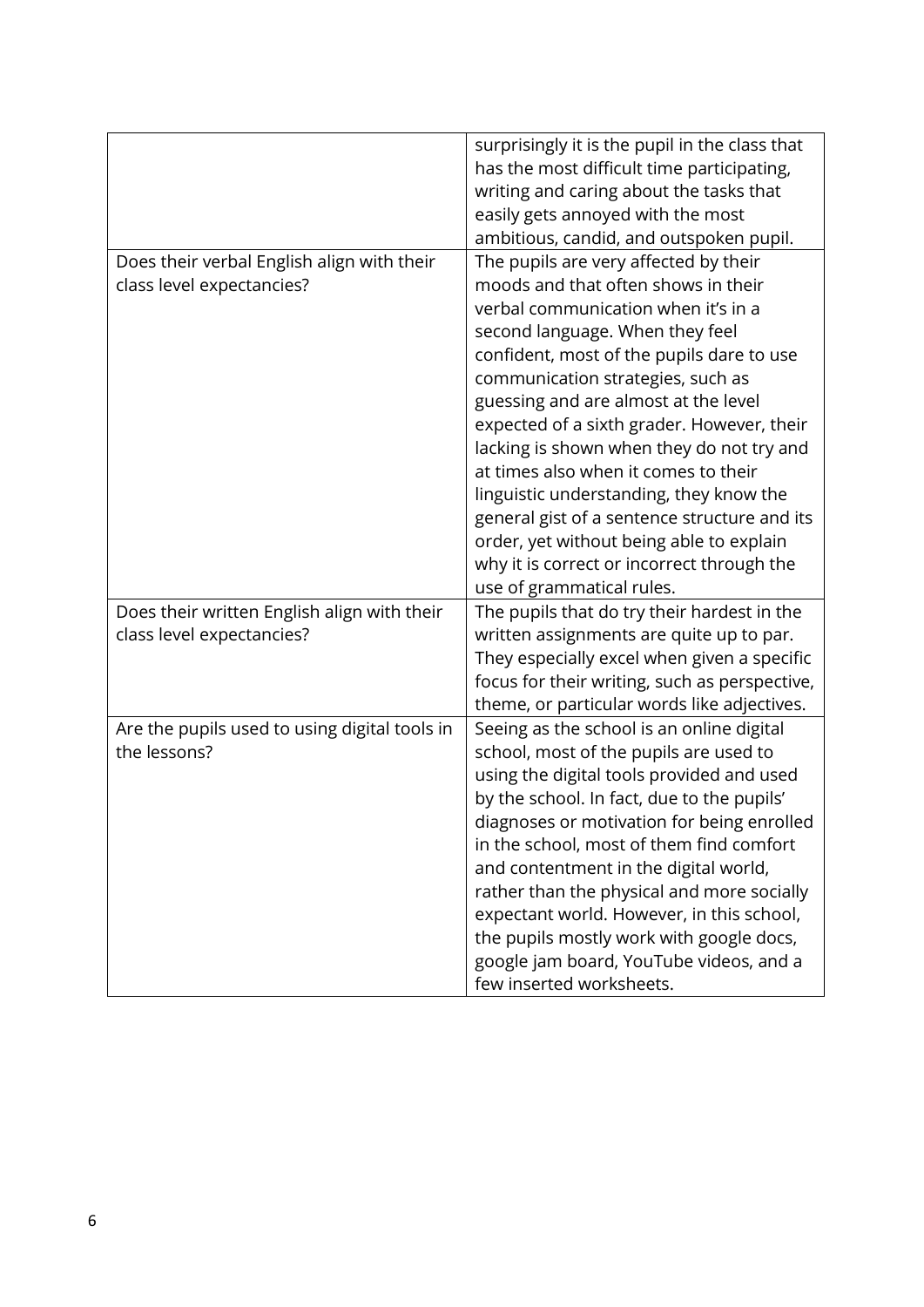## **My didactic reasoning**

Just as scaffolding brings its many layers to progressive and effective teaching, there are many evident of those to this lesson plan that I would like to unfold by explaining the choices I've made based on a fistful of indispensable theories and my reflective intuition.

As Hattie explains; in teaching everything has an effect, whether I choose to do something or I opt-out, it will have an effect on my pupils' learning process (Oettingen, 2018). Therefore, it is essential for me as a teacher to discover and become aware of what elements in and around the teaching are to be included or excluded to create and have the greatest significance for my pupils' learning.

In an attempt to scaffold my own essay, I will start on a lower foundational level by explaining my decision making for this lesson plan with the factual, structured and more tangible theories on English and digital learning and afterwards move on into a higher level, floating with more complex and abstract theories on general teaching education, pedagogical paradoxes, meaningfulness, and motivation.

I have created a scaffolded lesson plan for this research. The term scaffolded as an item in the real world can be described as a temporary structure that is put up in the process of constructing or repairing a building. As each bit of the new building is finished, the scaffolding is taken down. The scaffolding is temporary, but essential for the successful construction of the building. This same structure in a metaphorical way can be used in a classroom, where it portrays the "temporary, but essential, nature of the mentor's assistance" (Gibbons, 2014) in supporting my pupils to carry out tasks successfully. Through this concept, my temporary assistance as a teacher is there to help the pupil understand and complete something so that they will later be able to complete a similar task alone. This constitutes scaffolded learning as future-oriented, which is enforced by the primary school's law and aims to increase the pupils' autonomy (Gibbons, 2014). In class, we teach the pupils how to learn (Oettingen, 2010) thus, cultivation so we prepare them for a lifetime of lessons (Brinkmann, 2017).

The idea of scaffolding takes part in communicative language teaching as well, seeing as one of CLT's core assumptions is that the teacher shall take on the role of a facilitator in the language classroom. Here the teacher creates a classroom environment conducive to language learning, by providing opportunities for the pupils to both use and practice the language as well as time and space to reflect on language use and language learning (Richards, 2006).

With scaffolding and CLT as part of my foundation, I have chosen to base this research on the information gap, to provide a meaningful lesson plan for my pupil. It is a content-based instruction theory, where obtaining information through the language rather than speaking it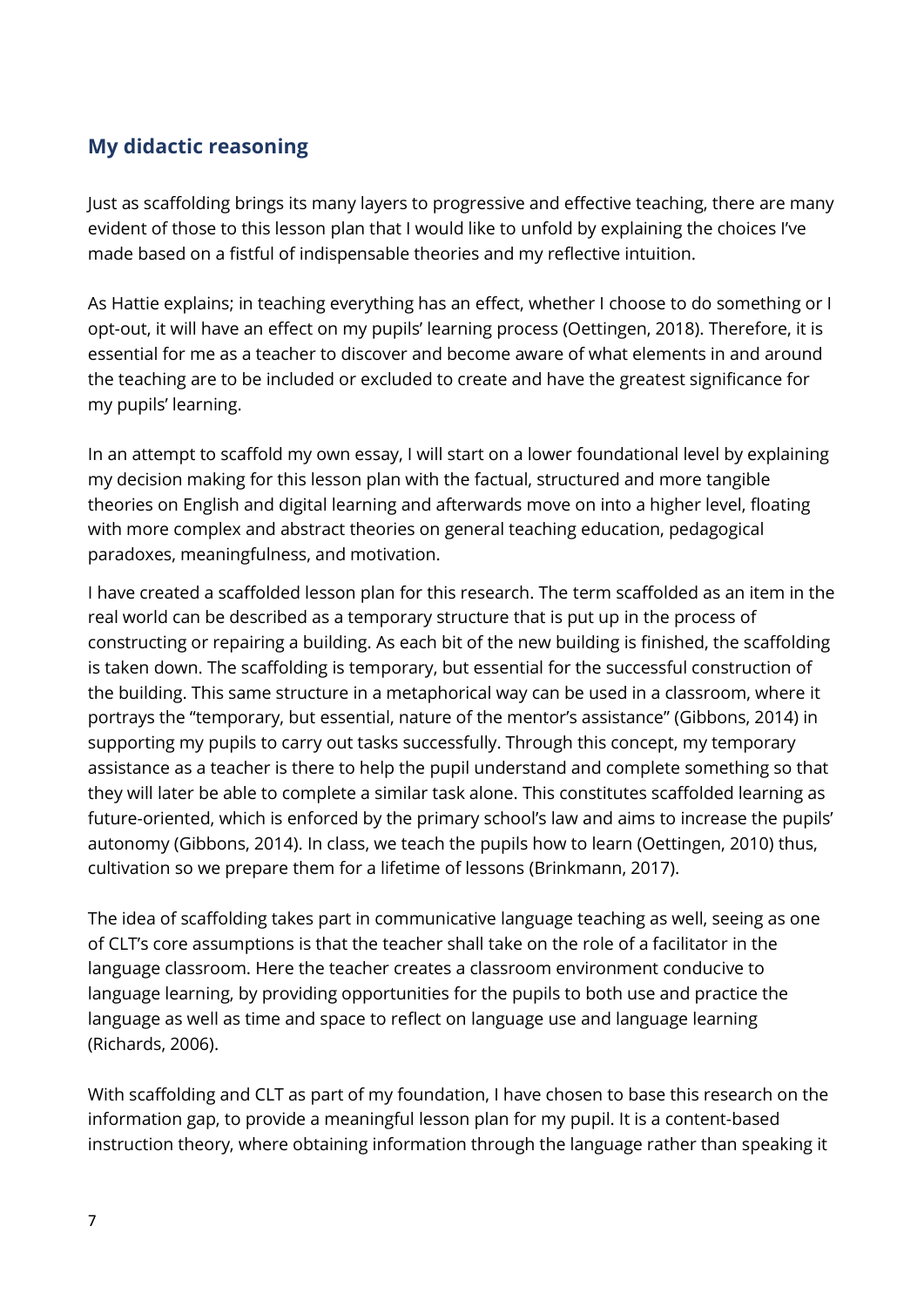as an end in itself is a more successful way of learning. Since more authentic communication is likely to occur in the classroom if pupils go beyond the practice of language forms for their own sake and use their linguistic and communicative resources in order to obtain information. In so doing, they will draw available vocabulary, grammar, and communication strategies to complete a task (Richards, 2006).

In the same neighborhood of theories, I have also found the support for my lesson plan structure in Vygotsky's term proximal development. The term is explained as the distance or cognitive gap between what a pupil can do unaided and what the pupil can do jointly and in coordination with a more skilled expert; the teacher (Gibbons, 2014). In that way, this concept of proximal development is a combination of both scaffolding and the information gap, as it both draws on the pupil's pre-knowledge as well as the aid of the teacher to close the cognitive gap through scaffolding.

Agreed upon by one of Meyer's ten characteristics, where the ninth characteristic states that the teacher must make the goals and the demands expected to be reached visible for the pupils. The pupils must be met with a lesson plan they can understand, see value in, and a lesson plan the pupils have the ability to achieve in the timeframe. Too low expectations will lead to boredom, where too high expectations can cause the pupils to feel exclusion and insecurity at school. Therefore, the lesson plan's challenges must be attached to abilities that the pupils have already mastered and still present something new. Meyer explains this as the zone for closest available development in learning (Oettingen, 2018).

Moving into another substantial version of this understanding, a metaphorical theory, where a second language lesson is to be built on the pupils' foundational vocabulary, so that prior knowledge and experience will provide a cognitive 'hook' on which to 'hang' new language (Gibbons, 2014). Hooked onto this theory is the importance of giving the pupils the opportunity to develop some understandings regarding the items or subject before they are expected to understand and use more explicit language.

According to Lund unstable learning happens when the learning isn't anchored to the pupils already existing semantic network. The language acquisition of new words, themes, or content should be obtained and established based on basic notions rather than themespecific ones (Lund, 2019). Because of this process in language acquisition, it is a universal characteristic in regard to learning any language that some parts of the language are in use and others are absent for the second language pupil. For instance: 'no school tomorrow hospital mom', in early language development, the nouns and verbs are what brings across the information that the speaker desire for the receiver to understand. Lund calls this type of communication pragmatic backing as the message comes across, but only as a piece of information rather than a conversation (Lund, 2019). The pronouns, adjectives, adverbials, and prepositions are later hooked onto the pupil's vocabulary.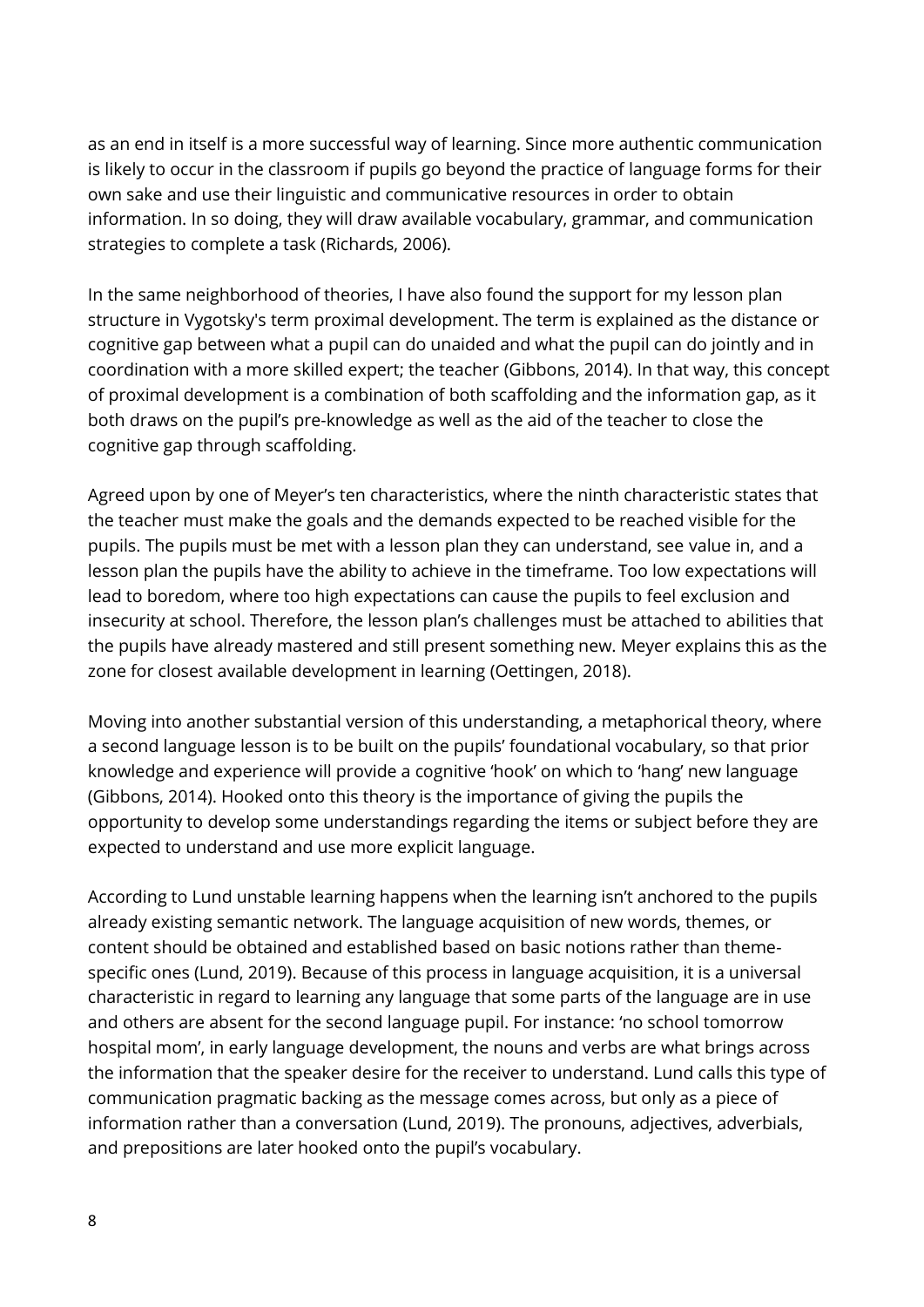For that reason, I have chosen to focus on prepositions as the semantic focus for my lesson plan, as the prepositions are often attached to a noun and are used to show direction, place, location, time, explain spatial relationships or to introduce an object. I found the focus on prepositions fitting for a lesson plan, where the main activity 'Map Games' is listening for directional information. As a part of a scaffolded lesson plan, the prepositions are therefore introduced as the first reflective task. Here the pupils are invited to reflect on their preexisting knowledge about prepositions, how they are used, which words in English that in fact are prepositions, as well as which ones that most often use in Danish. The decision to ask them a question, adding their personal experience through their Danish language and culture, is an attempt to claim as much preexisting knowledge as possible, making sure there is a hook strong enough to hang new contextual communication onto.

In playing the 'Map Game' the pupils will practice applying their background knowledge with their current vocabulary and understanding of the English language from past lessons or personal experiences, which will most likely show itself in the nouns and verbs. The activity will also allow the pupils to practice focused listening, as the prepositions have the potential to either have the pupils choose guessing strategies in order to understand or the prepositions may work as a supportive element for listening, where the pupils may choose to apply their selective hearing and only focus on finding the prepositions in the spoken sentences in order to avoid communicative problems. Finally, in this lesson plan, I have scaffolded the use of the activity 'Map Games' where the first game is played through casual conversation with no preparation except their list of prepositions. A list of support questions with the title helping sentences (Gibbons, 2014) are presented and practiced. The second game is played, where the directions are given from a ten point guide each pupil or group has written prior to the game starting. The pupils are encouraged to use the sentences as help in order to acquire the information as accurately as possible: "Sorry for interrupting, but would you mind repeating that?" (Gibbons, 2014). The third and final round of the game is played, where the pupils either individually or in groups have created digital productions showing directions for the game. The directions will be read out loud by the teacher, practicing the pupils' ability to comprehend simple, easy-to-understand texts at a natural speaking pace.

The use of digital productions is an attempt to scaffold digital education onto the existing challenge of listening through 'Map Games'. Here I'm having the pupils unfold and exercise their digital competence and cultivation, as I introduce two new digital tools for them to use; the functional material Padlet and the didactic material Pixton. Functional teaching materials are tools that can be applied to the substance, both as input and output, in a teaching situation. Functional teaching materials and tools don't contain any topic relevance but can be used to work with material from other sources. The didactic teaching material I chose is Pixton, a cartoon creator and digital tool with a specific skill in mind. Pixton is considered a didactic teaching material, as the inclusion of a goal is integrated (Watson, 2018). Prior to making their own digital production, I will introduce the two digital tools in the class, first by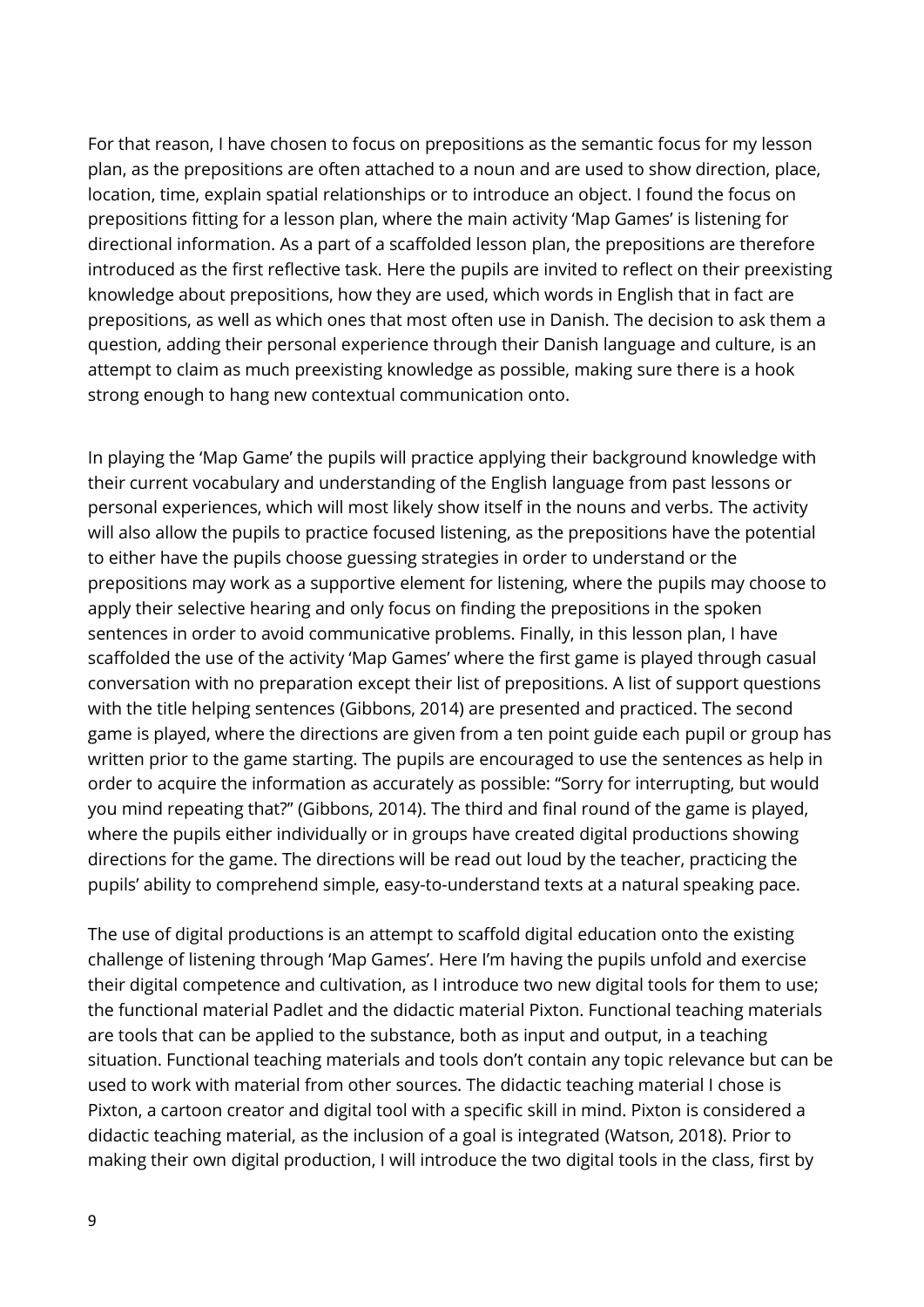showing them a **Pixton cartoon** I made containing prepositions in an adventurous school setup and second by creating a [Padlet](https://www.studietube.dk/video/7229683/958463a0ce81104dd27dcc843d91efea) with the pupils' definitions of a map. The choice to integrate these digital tools are to enact and practice the pupils' digital education and cultivation, which involves for them to know how to use and utilize the digital tools as well as how to behave on the internet as they use technology in general. Here the pupils are to learn how to act online without giving away personal information, to be taken advantage of as well as how to avoid bullying and steer clear of unnecessary conflict and in that manner use technology in favor of any community. I found it important to integrate the digital aspect of my pupils' education, because it is essential to recognize the role of technology at this time, in our coexisting society. This way we can relate to technology's challenges, do our part, and attempt to understand these given opportunities, as well as challenges technology, does bring to our society, our coexistence, and individual existence. The pupils must, through their primary school education, become prepared to use all kinds of methods and ways of working. This is vital as they will encounter multiple variations of working methods and tools both in and after school, necessary to create projects, productions, and plans for research. The pupils need to be able to master researching, both through digitally exploring on the internet and also through the physical and earthly way of researching, by searching through the real world (Bundsgaard, 2017).

Digital competence and cultivation are currently more necessary and needed than ever, due to the growing digitalization and ever-changing technology. As Meyer states in the fourth characteristic a lesson plan needs to show itself as clear in its content. The individual tasks and activities need to be understandable. This way the pupils will know what content they will be engaging in. If the pupils don't know or can't understand why they are given specific content, their motivation will be sparse (Oettingen, 2018). For this reason, I chose to integrate digital tools in the lesson plan as the pupils' urge and desire for digital competence can help keep their motivation high, even as they will need to complete a task with a possibly less interesting theme or content.

The act of listening can be defined as paying attention to a sound, whether it be your teacher's voice or your cat's purr. It is an active process, where the pupil is interpreting what's being heard. For that reason, it is significant that through the language acquisition the activities will introduce as natural and meaningful conversation as possible, as this is inevitably what the pupil will need to understand in the real world when being spoken to. That also means that prior to the pupils finding simple and concrete information in a text, they need to be aware of what to listen for (Olsen & Jacobsen, 2019). Visual support is described as a written version of what is being listened to or in the shape of a subtitle etc. in either the first or second language. As Jacobsen and Olsen state the text will support the listening as it will help maintain the listener in the correct context.

The listening process can be compared to the reading process, where the pupil will use both the top-down and bottom-up approaches. Bottom-up is understood as a processed version or adaptation of what the pupil hears in connection with a statement in relation to these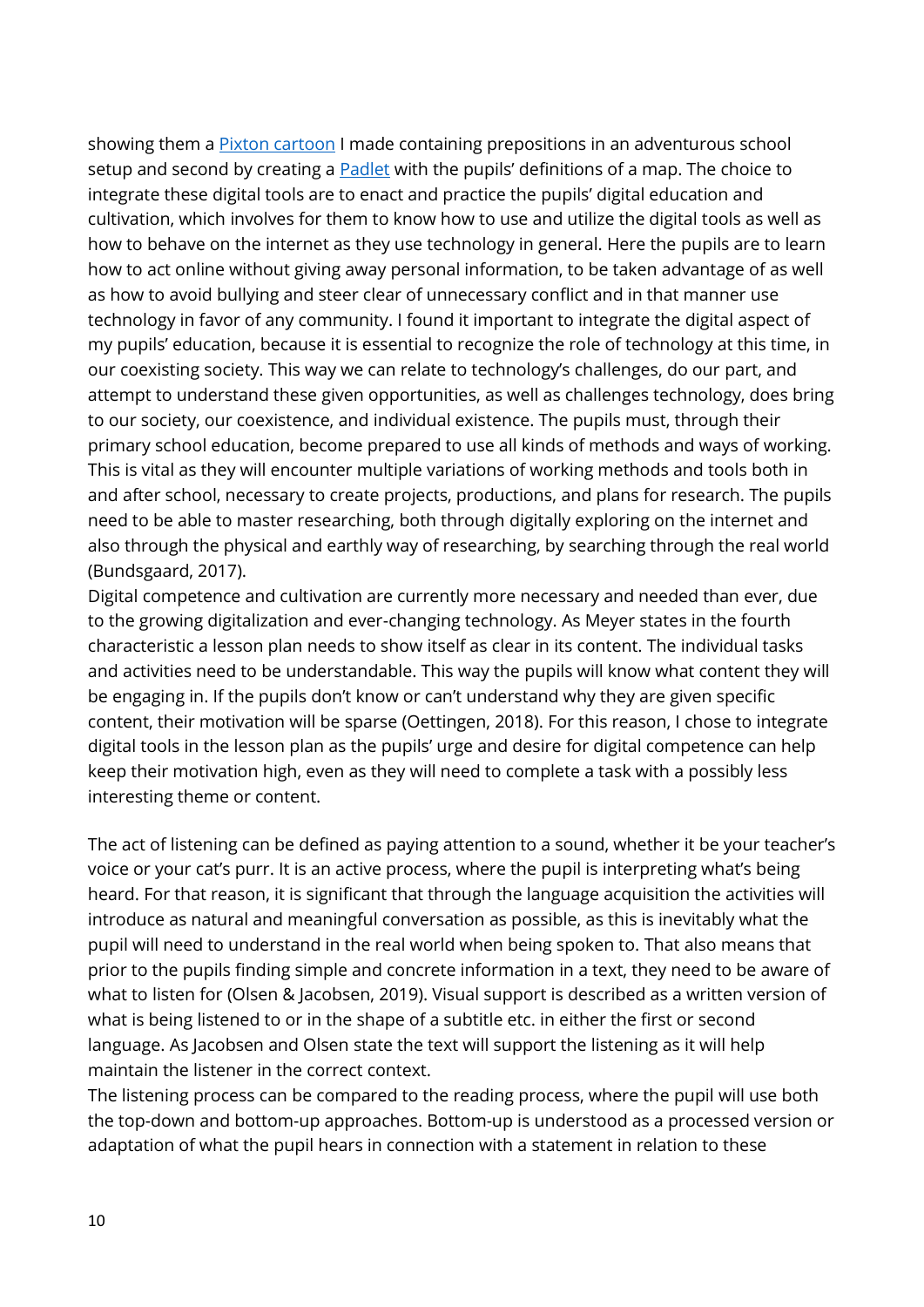following levels: sound units, the grammatical form of the words, the meaning of the words, syntax level, and literal meaning of the whole statement altogether. In this concept, it's found that the listener processes continuously whilst the speaker speaks. The top-down adaptation can be explained as the approach, where the pupil uses their perceptual and conceptual information. Perceptual information is that which is found a text and what the listener will derive from a text connected to the sounds. Conceptual information is the kind of information that the listener has brought with them in from their knowledge and perception of the world and which the listener will use to interpret what is heard (Olsen & Jacobsen, 2019). In accordance with this, there is a lot of value in using cognitive strategies in connection with listening activities in the classroom. Cognitive problem-solving strategies that can be used during the listening process in order to interpret and understand can be to;

- assess the situation and the environment in the listening (con)text.

- identify the relationship between the people in the listening (con)text.

- outline the subject of the listening (con)text.

In all three cases, these cognitive listening strategies are about gaining a pre-understanding of the (con)text and identifying some expectations before listening. This is in fact the starting point to being able to set up hypotheses and make a qualified guess, and thus applying some of the dominant strategies in connection with the listening process and listening comprehension (Olsen & Jacobsen, 2019).

There is a theory on successful listening strategies by Rost and the six strategies sound like this: Prediction - to predict what you may be about to hear; this happens prior to the actual listening. Deduction - to draw conclusions about the content, even if your understanding of the information is deficient. Monitoring – being aware of your own listening and its uncertain and lacking areas. Clarifying – ask clarifying questions to gain a better understanding. Responding – relevant response to what is presented. Evaluating – relate to how well what is presented is understood and to whether the task has been solved (Olsen & Jacobsen, 2019). Throughout my lesson planning I have made the attempt to include time, space, and guidance for every single one of these six strategies for my pupils to endeavor.

Gibbons has identified four contexts listening can occur in, the contexts are separated in oneway and two-way conversation and whether the context relates to what would be categorized as everyday talk or more academic and subject-based informational conversation. An example of two-way interpersonal everyday listening can be taking part in a conversation at a gathering. An example of one-way listening can be listening to someone telling a joke. An example of two-way information-based listening can be taking part in a job interview. And finally, an example of one-way information-based listening to the radio. In order for pupils to be able to gain the freedom to communicate accurately in all four contexts, they need to experience a balance of both one- and two-way listening for it to become an effective listening teaching session. Therefore, Gibbons states that teaching and learning activities should reflect these purposes. It is essential to expose the pupils to the various contexts needed for them to be able to tackle as many diverse communicative situations as possible with confidence.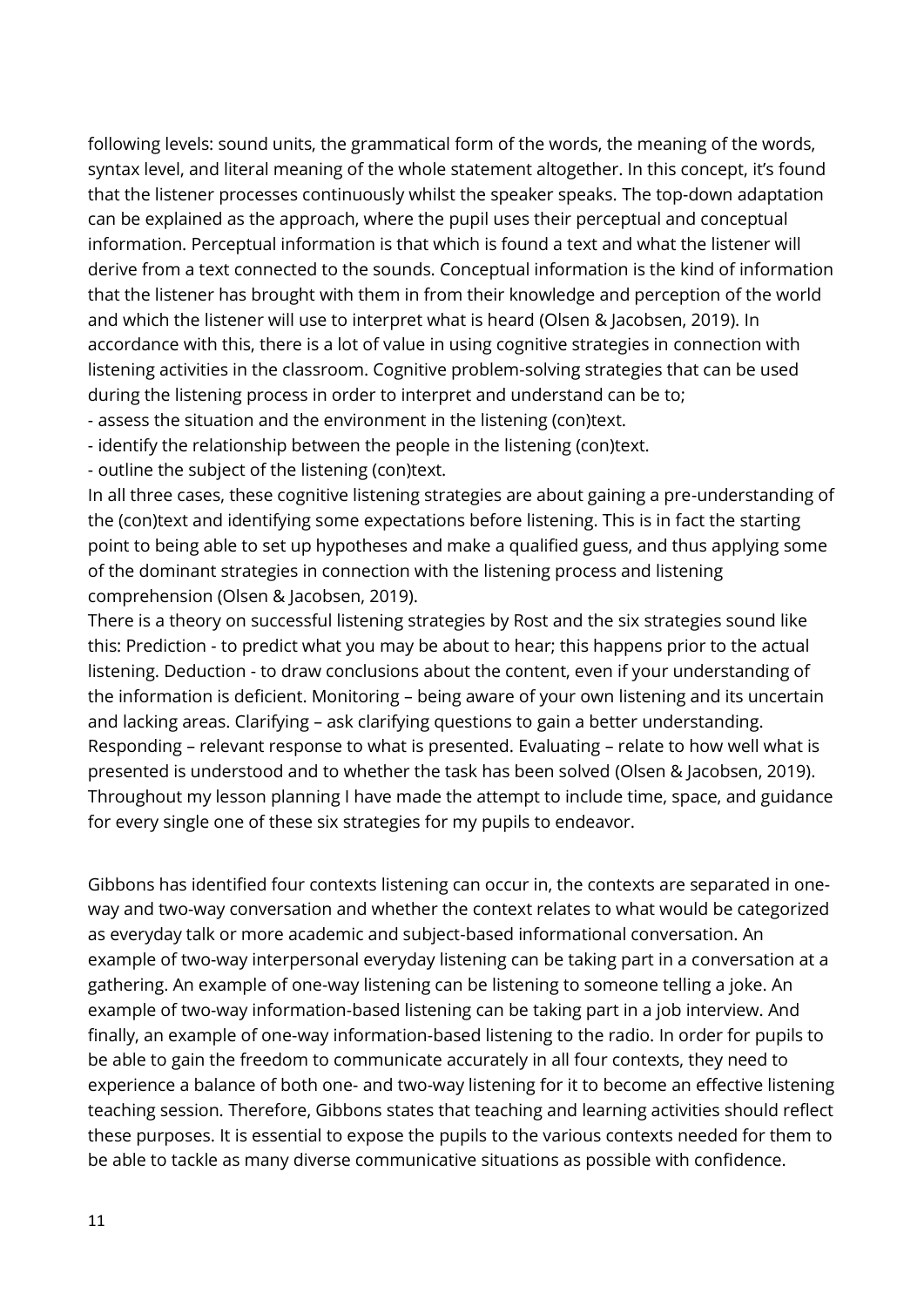When planning a progressive lesson plan, it can be beneficial to know that listening by taking part in an interpersonal or information-based conversation is easier for the second language pupil than listening to a joke or a story on the news. Therefore, my lesson plan is progressed accordingly, starting with a two-way conversation, and later moving into one-way directional guidance in the 'Map Game'.

It is my aim to use the English language to show and share the multiple contexts for the pupils to experience and to give them space to ask, as these are "general pedagogical technologies forms - which are fundamental in all pedagogical practice, no matter where they take place" <sup>2</sup> (Oettingen, 2016). In school didactics, these pedagogical technologies; 'showing and asking' become the teacher's articulation, which is the bridge between knowledge and learning (Oettingen, 2016). To articulate teaching is to shape time. Oettingen explains this concept as a rudimentary and perhaps a predictable didactic realization, and even so, the concept seems too often be forgotten and overlooked in teaching.

Similarly, as boredom is also an overlooked phenomenon, a paradoxical one, as it belongs in teaching, it is accepted as common boredom Ziehe labeled it, yet it is completely taboo. It can be difficult to keep the phenomenon of boredom at arm's length because it has both a particularly subjective and individual side, as you are always bored by yourself, and what one pupil may find boring is interesting to the other. Boredom having its part in school shows the coercive culture [tvangskultur] of education, because the lessons that are structured and organized in school are not free of choice and determined by others. As teaching involves these prechosen subjects and their topics that must be taught just as a certain amount of time must be set aside, these organizational factors of teaching can only explain part of the boredom and a teacher's didactic task is to minimize the boredom (Oettingen, 2016).

Boredom can obviously occur in school and understandably so, as what is taught in teaching today doesn't serve the pupils' 'here and now'-life but benefits their future and the future of society. Therefore, learning in school is organized through time, and the question of learning is a matter of time. Because in school, time is divided and compressed so that learning happens faster and is therefore forced. This force takes place because we can't wait for the experiences to occur naturally in the pupils, so we attempt through our teaching to organize learning processes, where they will learn in advance. This coerced culture can raise a didactic problem, where the school can easily overlook the pupils' present in favor of their future. The future is influential in the pupils' present, to interpret a future that the pupils don't know of yet, because no one can say with certainty how their path of education and cultivation is going to proceed (Oettingen, 2016). School learning is, therefore, an advanced learning that is particularly constructed and compressed, which my lesson plan is reflecting in its progressive scaffolding. However, even as my planning is structured upon theory after theory, I can't shy away from the paradoxical fact that in my teaching I attempt to create something in my pupils

 $^2$  Translated from Danish: "almenpædagogiske teknologier – former – som er grundlæggende i al pædagogisk praksis, uanset hvor de finder sted" s. 116 (Oettingen, 2016).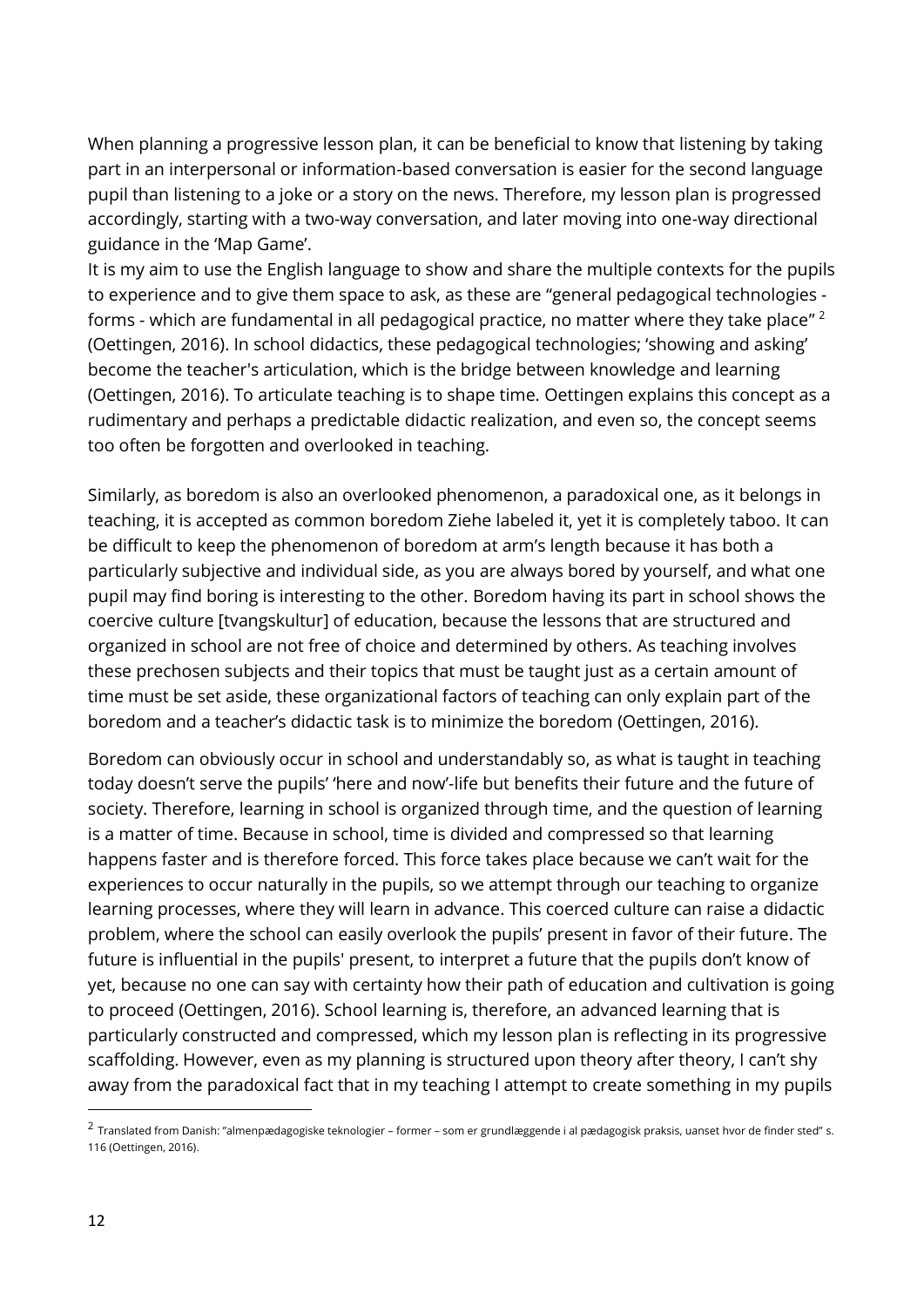that they themselves can only create and that is – learning. This pedagogical paradox shows the value and importance of teaching and continuously passing on knowledge.

As the sources of knowledge that are used to interpret parts of a conversation are our own experiences or what has been learned from others' experiences. In other words, our "in-thehead" knowledge is what allows us to hook keywords onto the words that we hear, and through this, we can predict meaning as we are listening. As listeners, we construct our interpretation of what we hear using not only sounds of the language, but also our knowledge of the language system (Gibbons, 2014). However, one can master the rules of sentence formation in a language and still not be very successful at being able to use the language for meaningful communication (Richards, 2006). Therefore, it is essential that lesson plans are made to teach subjects and themes that are highly cultured to expand the pupils' understanding of contexts, thus giving them a deeper view of themselves, others, and the world (Fredens, 2018). These elements are crucial for optimal language use and exemplary communication.

For that reason, I have chosen to structure the tasks given by the use of group work, as an attempt to create this coerced expansion in my pupils' contextual cultural learning. Group work has in addition proven to be an important activity in the linguistic theories of CLT, as it is argued that the pupils will learn from hearing the language used by other pupils in their group (Richards, 2006). By adding the group work as support alongside the individual 's language acquisition, I also allow for differentiation to occur as needed. This is Meyer's seventh characteristic of good teaching that a lesson plan must be structured in such a way that all pupils have the opportunity to follow the plan, whilst being challenged at their own level, whether or not they're academically weak or particularly skilled. Thus, differentiation in time, support, structure, and content as well as varied use of aiding materials is necessary (Oettingen, 2018). Throughout the classes, my own observations, listening, and communicative understanding are necessary to lead me to discover each individual pupils' different needs, which allows me to know what changes to make, in order to differentiate the activities fitting each individual, so the lessons are scaffolded accordingly. In the words of Klafki, this is a far greater challenge than it sounds, as it requires for me to treat my pupils unequally in order for them to obtain equal learning: "All children have the same equal right to be treated unequally"<sup>3</sup> (Oettingen, 2016).

Moreover, Klafki has created sixth differentiation possibilities, in order to provide equal learning opportunities for the pupils. A few examples of what I can do to differentiate my lesson plan for my pupils are to adjust the amount of substance and time given to complete a task, the degree of complexity, evaluate the number of required reviews, how much help is given from a teacher, distinguish between different interests and approaches and take advantage of the pupils' ability to cooperate.

<sup>3</sup> Translated from Danish: "Alle børn har den samme lige ret til at blive behandlet ulige." s.132 (Oettingen, 2016).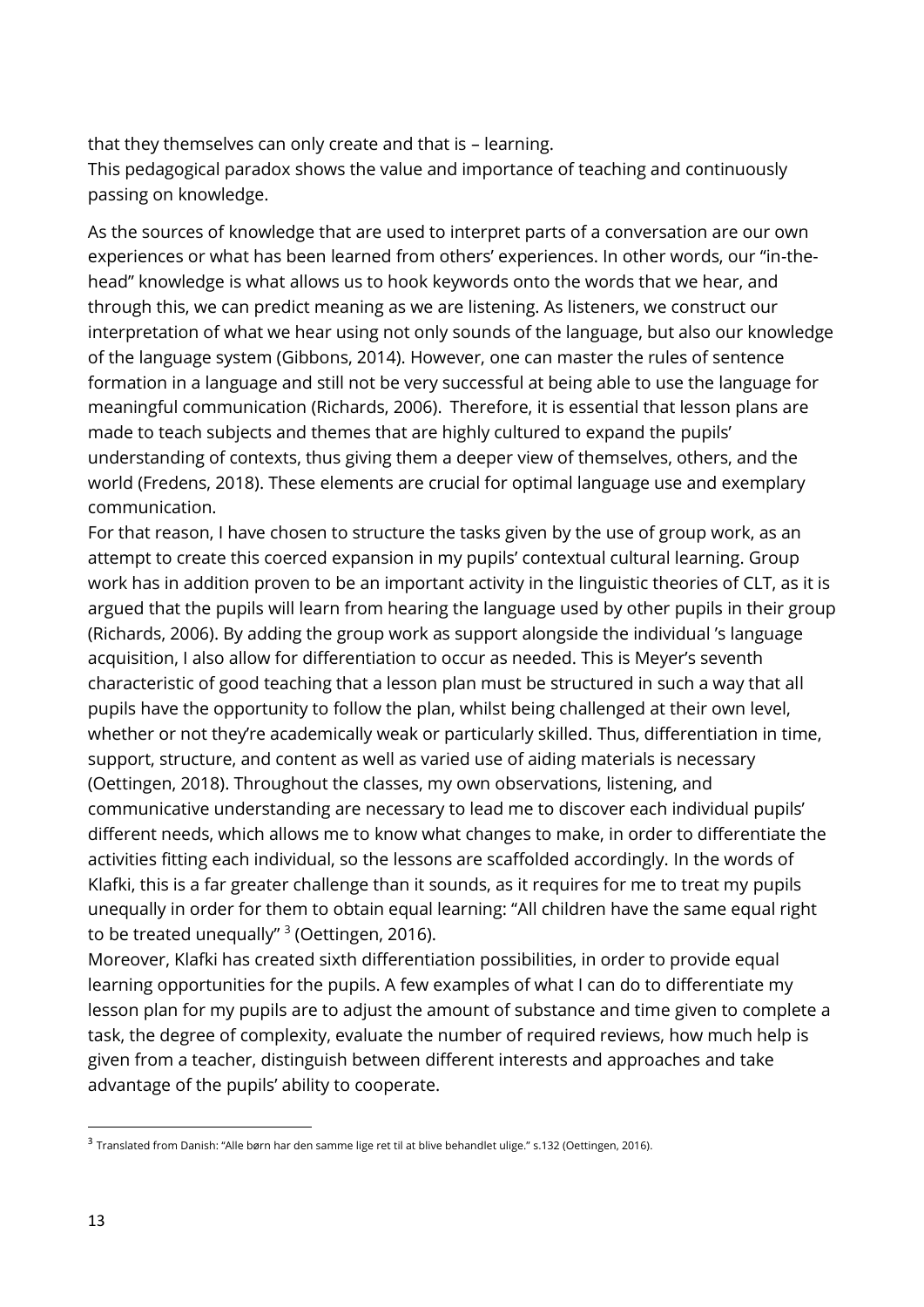After observing the class of five  $6<sup>th</sup>$  graders, I've assessed that the differentiation possibilities I will rely on for this lesson plan, will be the number of required reviews of the tasks, help given from me the teacher, possibly with simpler, more explicit explanations and finally, taking advantage of the pupils' ability to cooperate through group work.

Through the use of differentiating and especially, specifically through group work, I'm attempting to scaffold the phenomenon 'respect' onto the pupil's cultivation. It's my hope that respect for one another will appear naturally in the classroom if the pupils sense my respect for them and their individual needs. With that, I also have my heart set on each pupil, finding respect for themselves through the acknowledgment of possibly needed differentiation. The need for unequal treatment in order to achieve the equivalent outcome will occur as a constant in front of their eyes in society for the rest of their lives and it's my aim that this respect will also open their minds in terms of other people's opinions that will differ from their own. This will prepare them for their (co)existence in a democratic society (Stk. 3, (Undervisningsministeriet, 2021)), because alive is a place where the mind is open with respect for other's views along with consideration for the interest of the unity<sup>4</sup> (Hansen, 2005). With this intent, I have added a list of sentences to help the pupils advance their understanding of what they hear, however, the list of helping sentences Gibbons, 2014) is not only available to them to receive clarification in their communication. I have chosen to add these sentences in order for the pupils to have the opportunity to practice asking for help. Asking for help is difficult, as it also requires us to admit that we need it in the first place. It's, therefore, necessary to practice as part of the pupils' cultivation as we must acknowledge that the inability to do everything on our own, is an essential part of (co)existing in a democratic society. With the same cultivation concept in mind, I've also added democratic voting as the decision-making structure in the lesson plan. This way, the pupils experience their individual part and say in a community decision and get a sense of responsibility and yet the autonomy that it requires to coexist, whilst taking part. It's my aim to achieve a lesson plan that exhibits my 'awakening, enlightening and educational work' (Hansen, 2005) as a teacher, where through asking for help and offering democratic voting, my pupils will become more aware of their existence in a democratic society and the essential responsibility. The education of the school aims to achieve a mature authority [myndighed] and responsibility of the pupils, for them as individuals and as part of a community (Oettingen, 2016). Fredens states the importance of integrating both culture and community into lessons and learning in school. Both in order to create and maintain the joy of learning, but also because in a more compressed understanding the individual pupil will end up taking part in society and in the end is actually what constitutes our political decisions (Fredens, 2018). As Meyer's fifth characteristic of good teaching, it describes the significance in having a lesson plan that holds the possibility to have the teacher involve the pupils in the planning of the teaching as well as

<sup>&</sup>lt;sup>4</sup> Translated from Danish: "der, hvor sindet er åbent og respekten for andres synspunkter og hensynet til helhedens interesse er levende" Hal Koch (s. 135 i (Hansen, 2005)).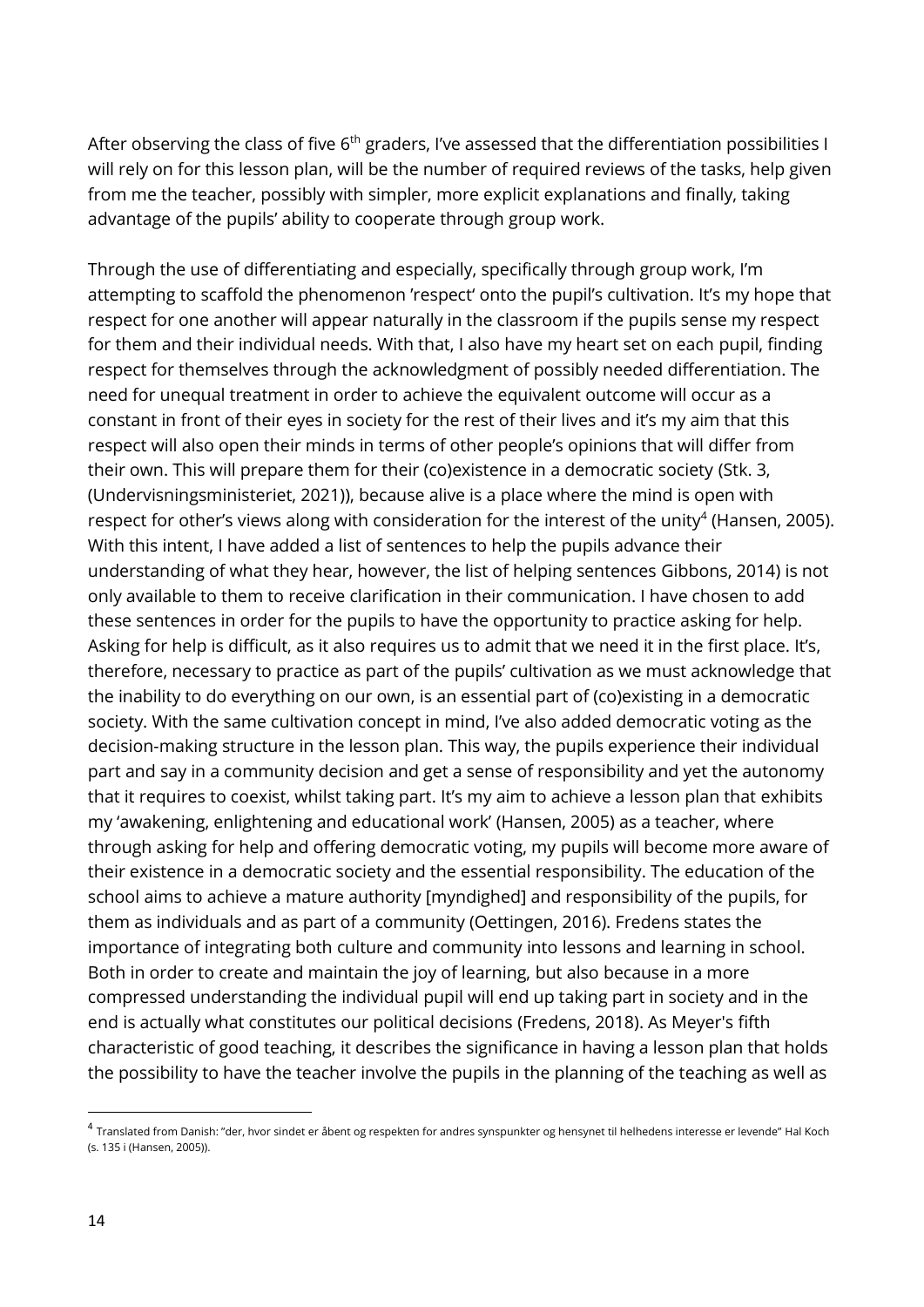being open to the pupils' feedback. This is a way of creating meaningful conversations, as what's being talked about will open up new perspectives and contexts (Oettingen, 2018). Learning is a social activity, where knowledge is never given once and for all, instead it is constantly shaped and reshaped, while it develops. In this concept our memory is not just a storage space for a grammatical song about irregular verbs, but a constant reconstruction depending on the situation one is in. Knowledge and memories, in that sense, transform as impressions and expressions mutually shape each other (Fredens, 2018).

Second language learning is facilitated when pupils are engaged in interaction and take part in this kind of meaningful communication (Richards, 2006). Defining meaningfulness can be abstract yet attempted in a few ways, as an English practice it refers to an activity where language control is provided, but where the pupils are required to make meaningful choices when carrying out the practice. In this lesson plan's main activity 'Map Games' the activity is meaningful because they have to respond according to the locations on the map, whilst using a specific group of words; prepositions (Richards, 2006). Meaningfulness in lesson plans will be achieved by adding diversity into the classroom through activities that parallel the 'real world' as closely as possible. As language is a tool of communication, methods, and materials chosen should concentrate on the message and not the medium. The processes in the lesson plan are designed so that pupils can investigate and go on a kind of discovery in the outside world and generate meaning in it. A meaningful lesson plan needs a clear structure that is both dialogical and methodically varied (Brodersen, Fibæk Larsen, Agergaard, & Toke Gissel, 2020) and on top of that Meyer defines it as essential that the lesson plan has set and clear goals as well as for the content to be known and visible to the pupils (Oettingen, 2018) To achieve meaningfulness, teaching must be viewed as a dialogue between thinking, critical and opinionated people who want to be respected and recognized by other people. As learning insists on taking our energy, the content must feel meaningful to the pupils, this will occur if the lesson either gives them an experience of knowing something or knowing how to do something valuable here and now, or because they can see that in the long run, the knowledge benefits them. Inspiring the pupils to learn, can be done by setting high standards and having positive expectations of the pupils, as most pupils actually have a difficult time learning what the school system expects. Therefore, they need a lot of time, a lot of practice, and support from their teacher. Although pupils might be very interested in the content in a lesson plan and would want to participate, they're primarily concerned with their classmates and the social community. Teaching will obviously be more successful if it involves activities that the pupils can share and learn from together (Brodersen, Fibæk Larsen, Agergaard, & Toke Gissel, 2020). Part of a meaningful practice is for a teacher to engage in conversations that include open expressions of a common human practice, even as these involve looking for answers to questions that neither the pupils nor the teacher will have, as no one knows what the interpretation of the present will bring to the future (Oettingen, 2016). This is the reason why teaching should urge to be immersive and meaningful by communicating 'the whole world'; all literary genres, very different music, all gods, sports, political parties, and the entirety of world history, so that "the world" can be learned and understood for interpretation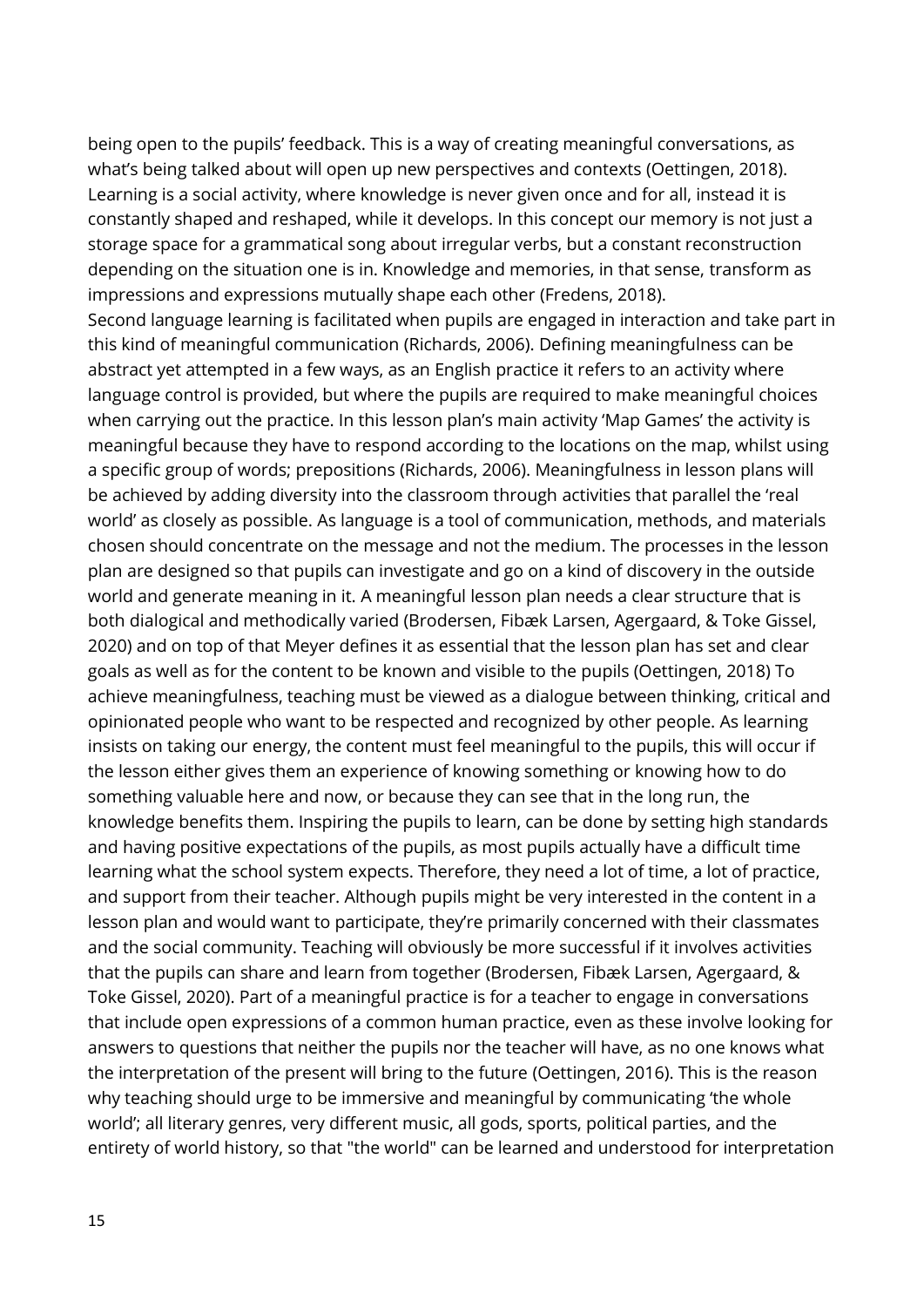(Oettingen, 2016). Furthermore, immersion is a necessary process in which a wider range of aspects, meanings and meaningful contexts are underway for the pupil (Brodersen, Fibæk Larsen, Agergaard, & Toke Gissel, 2020). The pupil's goal is to gain a larger and more nuanced knowledge about oneself and others. Through teaching I aim to make the pupils independent and free, but also personally and socially responsible (Oettingen, 2016). By creating this lesson plan I'm offering my pupils the opportunity to practice the element of listening, not only as a vital communicative component, but also for them to actually learn how to listen as a personal self-technology – as named in antique times, providing them with the room for reflexivity of their learning (Oettingen, 2016).

In order to maintain the reflectivity throughout the lesson planning, I decided to use the addition of the digital productions as a scaffolded embrace of the 'eight good habits of art'. With an emphasis on imagination, expression, crossing boundaries through exploring and of course, reflection. The pupils are offered to make digital productions, where all decisionmaking and directional choices will be their own, as an effort to embody their imagination and expression, as well as letting them explore in order to dare to cross their boundaries and ultimately continuously reflect on their choices and adapt accordingly.

Moreover, I also opted to integrate these digital productions into the activities in order for the pupils to finish the lessons by reflectively self-assessing through a digital product portfolio review, as self-assessment can contribute to the development of self-motivated and selfdirected pupils, which will show at later stages in their future learning. I chose to use a portfolio as the pupils' self-assessment, as the review can reveal their capability and progress. The review of their products in a portfolio can link assessment with teaching as well as metacognitive development through including my pupils in the evaluation of their performance. Portfolio review and self-assessment can be categorized as alternative ways of assessing, which are important as there are multiple aspects to learning and especially around a foreign language. Multiple ways of assessing are important, if I wish to evaluate a lesson plan and my pupils' learning in return, I will need to collect many different types of information such as lesson planning, execution documentation, observation of lessons, interviews with pupils and teachers, feedback questionnaires and possibly examination results. Combining the different types of assessments and empirical information will enable a judgment to be made about the overall success of a lesson plan (Cameron, 2010). It is my aim through the review of their digital products that the pupils are able to both describe and feel their learning and that their current knowledge differs from their preexisting knowledge prior to the lessons. Thus, having their cognitive information gap closed by using their preexisting hooks to hang onto, leaving them motivated and ready to take on the next gap that awaits.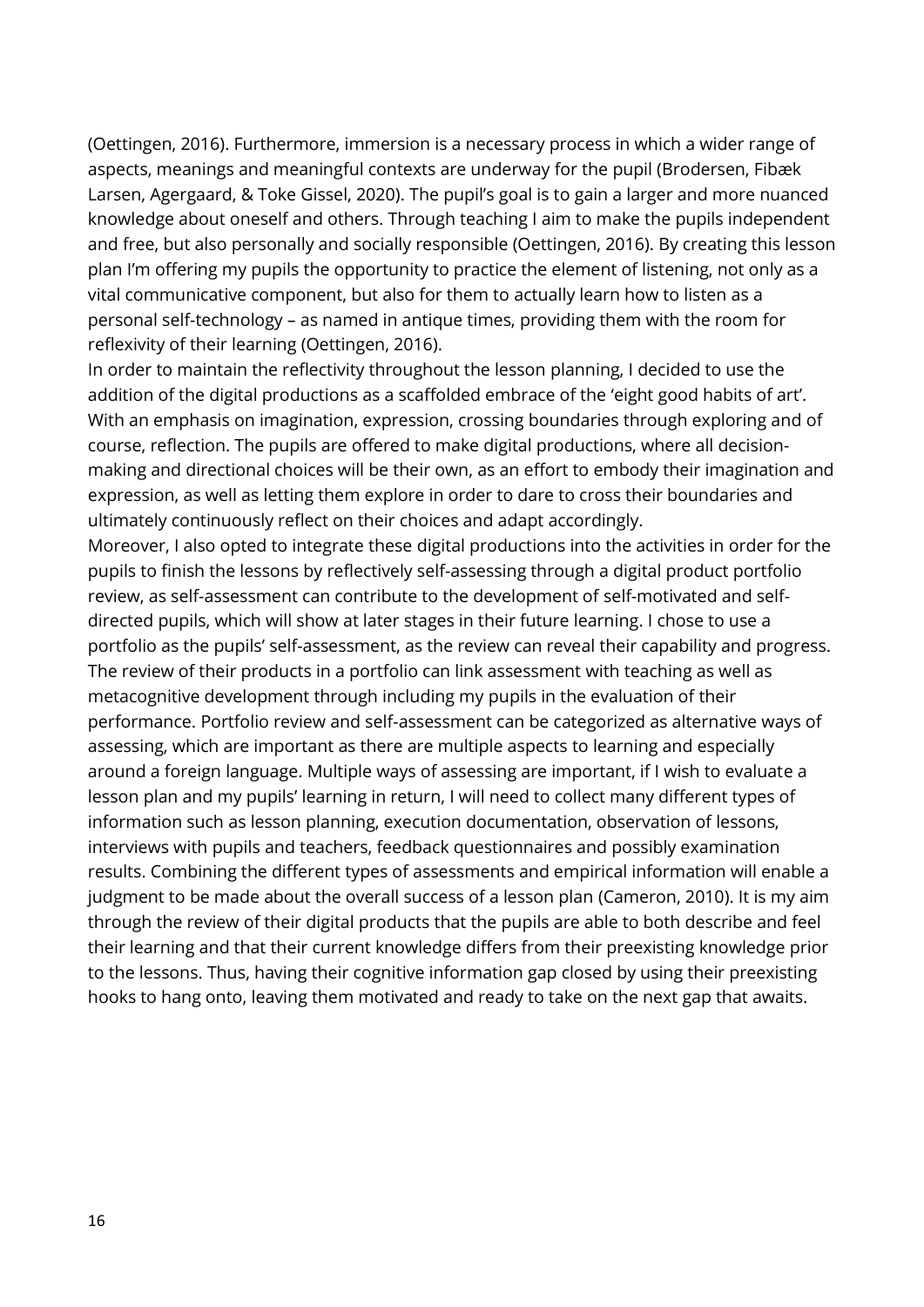## *Lesson plan – Appendix B*

| Title of the lesson plan                                                                                                                                                                                                                                                                                                                                                                                                                                                                                   | Map Games - listening activity                                                                                                                                                                                                                                                                                                                                                                                                                                                                                                                                                                                                                                                                                                                      |  |  |
|------------------------------------------------------------------------------------------------------------------------------------------------------------------------------------------------------------------------------------------------------------------------------------------------------------------------------------------------------------------------------------------------------------------------------------------------------------------------------------------------------------|-----------------------------------------------------------------------------------------------------------------------------------------------------------------------------------------------------------------------------------------------------------------------------------------------------------------------------------------------------------------------------------------------------------------------------------------------------------------------------------------------------------------------------------------------------------------------------------------------------------------------------------------------------------------------------------------------------------------------------------------------------|--|--|
| Name                                                                                                                                                                                                                                                                                                                                                                                                                                                                                                       | Benita Minka Bünger                                                                                                                                                                                                                                                                                                                                                                                                                                                                                                                                                                                                                                                                                                                                 |  |  |
| My research question and its relevance for the primary school's purpose                                                                                                                                                                                                                                                                                                                                                                                                                                    |                                                                                                                                                                                                                                                                                                                                                                                                                                                                                                                                                                                                                                                                                                                                                     |  |  |
| How do you plan, complete, and evaluate an English lesson where the pupils divided into<br>groups will practice listening through the activity 'Map Games', a content-based learning<br>activity featuring the information gap?                                                                                                                                                                                                                                                                            |                                                                                                                                                                                                                                                                                                                                                                                                                                                                                                                                                                                                                                                                                                                                                     |  |  |
| Undervisningsministeriet, 2021).                                                                                                                                                                                                                                                                                                                                                                                                                                                                           | This research is relevant because listening shows its qualities far further than in an English<br>class, by being required in order to contextually communicate with others, it must be<br>categorized as foundational in our social understanding and interactions. Enforced by the<br>English subject's purpose stating: "In the subject English, pupils must develop linguistic,<br>textual and intercultural competencies so that they can apply English nationally and<br>globally in their current and future lives. Pupils need to develop their curiosity and<br>awareness about English language and be able to choose the appropriate language and<br>communication strategies as a basis for their foreign language learning" (Børne- og |  |  |
| Short presentation of the lesson plan                                                                                                                                                                                                                                                                                                                                                                                                                                                                      |                                                                                                                                                                                                                                                                                                                                                                                                                                                                                                                                                                                                                                                                                                                                                     |  |  |
| (perhaps how it takes part in a greater lesson plan)<br>This lesson plan is built upon the many theories I've read in the three modules (AUK, ADDU<br>and English) in my first semester. The lesson plan is an attempt to scaffold onto my pupils'<br>already existing knowledge, whilst keeping their curiosity and motivation strong. I aim to<br>challenge their communication, by asking for them to construct more explicit and direct<br>one- and two-way communication through playing "Map Games". |                                                                                                                                                                                                                                                                                                                                                                                                                                                                                                                                                                                                                                                                                                                                                     |  |  |
| <b>Short didactic analysis - keywords</b>                                                                                                                                                                                                                                                                                                                                                                                                                                                                  |                                                                                                                                                                                                                                                                                                                                                                                                                                                                                                                                                                                                                                                                                                                                                     |  |  |
| Goals from 'Fælles mål' on the<br>subject of English                                                                                                                                                                                                                                                                                                                                                                                                                                                       | With this lesson plan I aim to practice several skills,<br>particularly in listening and communication strategies, in<br>order for my pupils to later achieve these goals after 7 <sup>th</sup><br>grade: The pupil has knowledge of the application of<br>background knowledge. The pupil has knowledge of<br>focused listening through support questions. The pupil<br>can comprehend simple, easy-to-understand texts at a<br>natural speaking pace. The pupil can choose guessing<br>strategies in attempting to understand unknown<br>vocabulary. The pupil has knowledge of different language<br>tools for solving communication problems (Børne- og<br>Undervisningsministeriet, 2021).                                                     |  |  |
| Focus points from the<br>observations                                                                                                                                                                                                                                                                                                                                                                                                                                                                      | Accurately scaffolding and differentiating the lesson plan<br>and its activities so that each pupil feels challenged and<br>motivated, without feeling overwhelmed or excluded.                                                                                                                                                                                                                                                                                                                                                                                                                                                                                                                                                                     |  |  |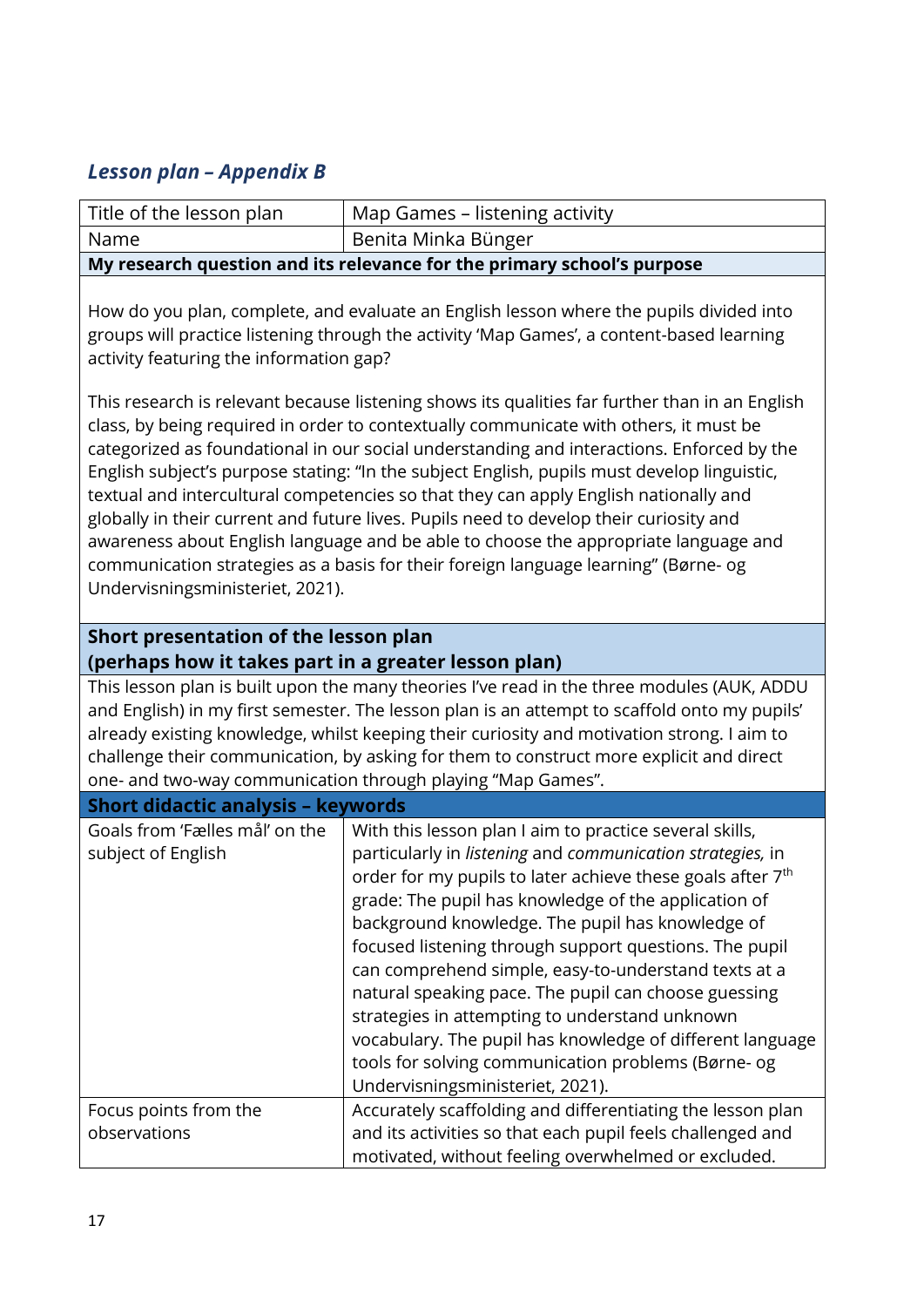| Content                                    | Working on explicit communication in English with a<br>strong focus on listening through the activity "Map<br>Games".                                                                           |
|--------------------------------------------|-------------------------------------------------------------------------------------------------------------------------------------------------------------------------------------------------|
| Methods                                    | Reflecting conversations, writing a personal definition,<br>reading the rules of the game out loud, creating a Padlet<br>production, democratic voting, game play, evaluation<br>questionnaire. |
| <b>Materials</b>                           | Texts, word categories, digital media such as Jamboard,<br>Docs, Powtoon, Padlet, Prezi and Pixton.                                                                                             |
| Evaluation                                 | Self- and group evaluation through questionnaire as well<br>as portfolio product review.                                                                                                        |
| Duration of the lessons                    | 4 lessons of 30 minutes.                                                                                                                                                                        |
| <b>Pupil activities - before and after</b> |                                                                                                                                                                                                 |
| Preparational work                         | Reading Pixton cartoon prior to the first lesson                                                                                                                                                |
| Finishing work - post<br>production        | Turning in group or individual product and evaluation<br>questionnaire.                                                                                                                         |

## Lesson 1: 30 min

| Sequence       | <b>Description</b> | <b>Purpose</b>                                                                                                                                                                                                | <b>Content</b>                                                                               | <b>Activity</b>                                                                                                                |
|----------------|--------------------|---------------------------------------------------------------------------------------------------------------------------------------------------------------------------------------------------------------|----------------------------------------------------------------------------------------------|--------------------------------------------------------------------------------------------------------------------------------|
|                | Cartoon feedback   | Starting a<br>conversation based<br>on maps as an item<br>and listening a<br>function in<br>communication,<br>where the pupils'<br>existing knowledge<br>will be evoked (pre-<br>knowledge hook,<br>Gibbons). | Pixton cartoon made by<br>me.                                                                | Talking about<br>the Pixton<br>cartoon,<br>inviting the<br>pupils to share<br>their feedback,<br>opinions, and<br>experiences. |
| $\overline{2}$ | Goals review       | Having the pupil<br>understand the<br>purpose of the tasks<br>and activities. (Meyer).                                                                                                                        | Goal list for the entire<br>lesson plan<br>(Børne- og<br>Undervisningsministeriet,<br>2021). | Offering each<br>pupil to read<br>one goal out<br>loud each.                                                                   |
| 3              | Preposition        | Inviting the pupils to                                                                                                                                                                                        | Colorful poster with                                                                         | Through                                                                                                                        |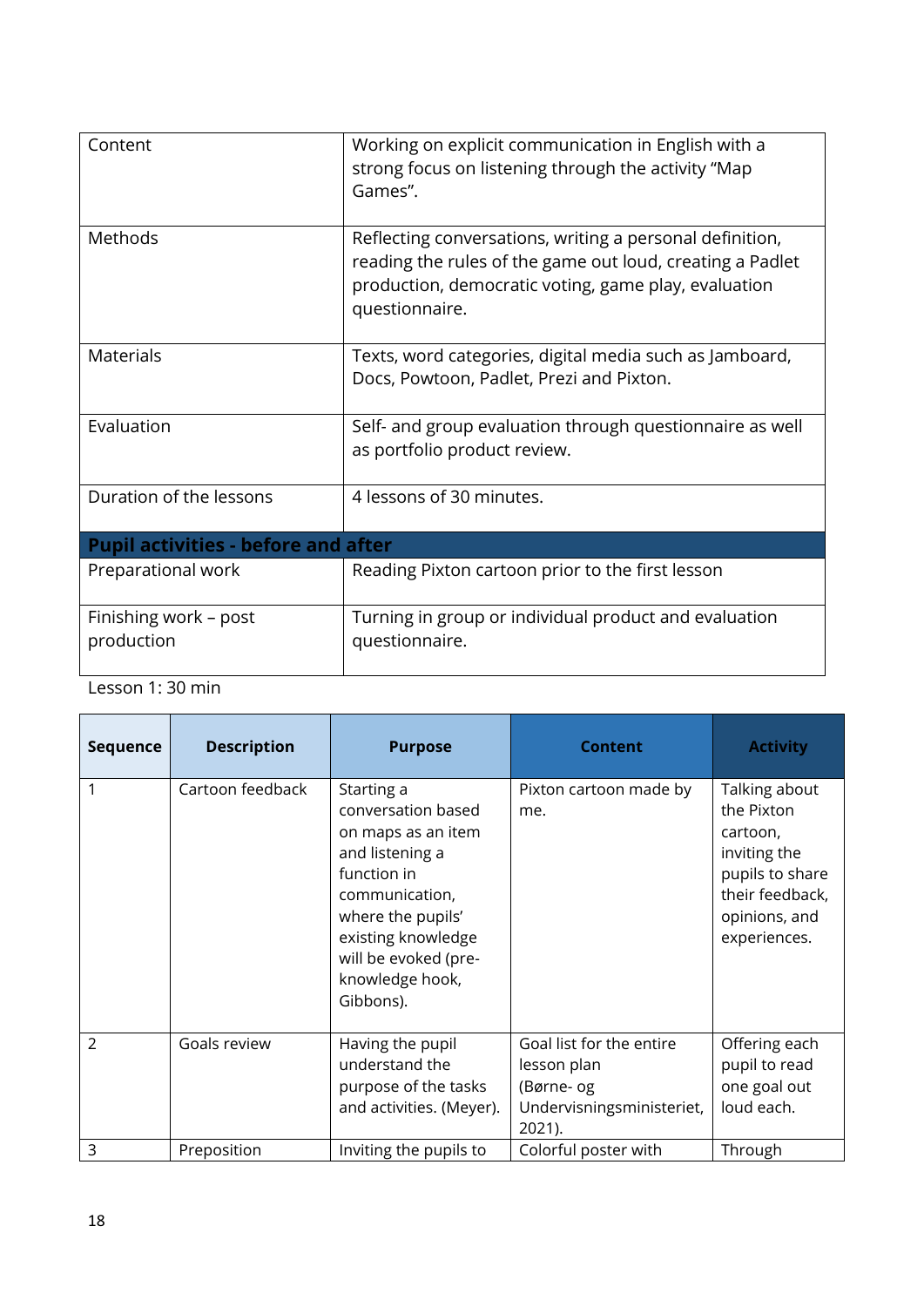|   | reflections       | share their existing    | multiple prepositions      | questions       |
|---|-------------------|-------------------------|----------------------------|-----------------|
|   |                   | knowledge in a          | written and a list of five | about           |
|   |                   | conversation about      | questions.                 | prepositions    |
|   |                   | prepositions            |                            | the pupils will |
|   |                   | advancing to            |                            | begin to        |
|   |                   | challenge that by       |                            | wonder further  |
|   |                   | asking them questions   |                            | than their      |
|   |                   | to set off their        |                            | existing        |
|   |                   | wondering.              |                            | knowledge.      |
| 4 | Map experiences   | Revoking the pupils'    | A list of three questions  | The pupil will  |
|   |                   | idea of a map, its      | about maps.                | answer          |
|   |                   | utilization, and        |                            | questions       |
|   |                   | experiences with        |                            | about maps      |
|   |                   | operating or using      |                            | and practice    |
|   |                   | one (pre-knowledge      |                            | casual          |
|   |                   | hook, Gibbons).         |                            | conversation.   |
| 5 | Map definitions   | Having the pupils       | An encyclopedia            | Reading the     |
|   | padlet production | create their own        | definition stated and an   | definition of a |
|   |                   | definitions, practicing | invitation to create their | map and then    |
|   |                   | describing vocabulary,  | own.                       | proceeding to   |
|   |                   | meaning and sense by    |                            | making a        |
|   |                   | making a personal       |                            | personal Padlet |
|   |                   | Padlet production.      |                            | production.     |

#### Lesson 2: 30 min

| Sequence       | <b>Description</b>    | <b>Purpose</b>                                                                                                                                                     | <b>Content</b>                                                                                                                        | <b>Activity</b>                                                                                       |
|----------------|-----------------------|--------------------------------------------------------------------------------------------------------------------------------------------------------------------|---------------------------------------------------------------------------------------------------------------------------------------|-------------------------------------------------------------------------------------------------------|
| 1              | The rules of the game | For the pupil to practice<br>reading and<br>comprehending simple<br>texts when read at a<br>natural speaking pace.                                                 | A list of rules<br>for the 'Map<br>Game'.                                                                                             | Reading the<br>rules out loud as<br>well as listening<br>to their<br>classmates.                      |
| $\overline{2}$ | Democratic voting     | Practicing the pupils'<br>understanding of their<br>power of action and<br>developing their<br>democratic sense<br>(Hansen, 2005).                                 | Teacher will<br>mediate by<br>giving each<br>pupil a vote<br>and asking<br>them to raise<br>their hand<br>following their<br>opinion. | Voting by raising<br>their hands, in<br>the online<br>meeting.                                        |
| 3              | Time to play          | Challenging the pupils'<br>explicit communication,<br>their listening skills, and<br>their communication<br>strategies, where they<br>need will ask for help. This | Using the<br>tourist map of<br>Copenhagen as<br>the media.                                                                            | In playing the<br>game the pupils<br>will have to<br>guide each other<br>around the map,<br>using the |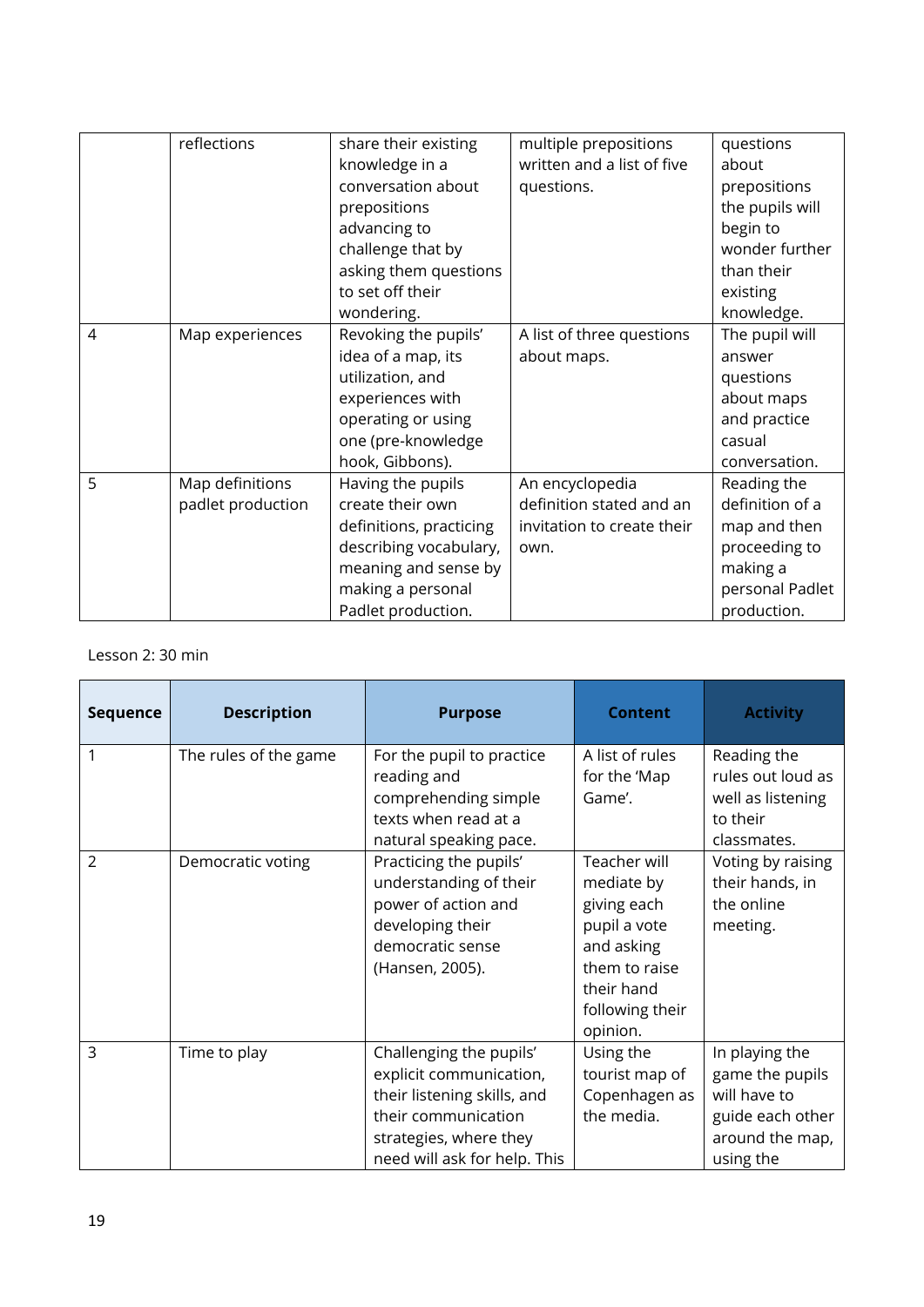|   |                                     | is an important part of<br>their general cultivation<br>[dannelse], when<br>attempting to evoke their<br>desire to learn more.                                                                                                                                   |                                                                                                                    | prepositions<br>(previously<br>practiced) and<br>attempt to have<br>their<br>classmate(s) end<br>up in the correct<br>final destination. |
|---|-------------------------------------|------------------------------------------------------------------------------------------------------------------------------------------------------------------------------------------------------------------------------------------------------------------|--------------------------------------------------------------------------------------------------------------------|------------------------------------------------------------------------------------------------------------------------------------------|
| 4 | Helping sentences and<br>play again | As a part of their general<br>education, the pupils will<br>practice asking for help in<br>order to understand what<br>is being communicated to<br>them. Asking for help is an<br>essential part in<br>(co) existing in a<br>democratic community in<br>society. | A list of<br>sentences that<br>can help create<br>a clearer<br>communication<br>for the receiver<br>to understand. | The pupils will<br>read the<br>sentences out<br>loud and<br>practice<br>integrating them<br>into the game.                               |

#### Lesson 3: 30 min

| Sequence       | <b>Description</b>             | <b>Purpose</b>                                                                                                                                                                                                            | <b>Content</b>                                                                                                                                       | <b>Activity</b>                                                                                                                                                                         |
|----------------|--------------------------------|---------------------------------------------------------------------------------------------------------------------------------------------------------------------------------------------------------------------------|------------------------------------------------------------------------------------------------------------------------------------------------------|-----------------------------------------------------------------------------------------------------------------------------------------------------------------------------------------|
| 1              | Reflections turns to<br>voting | Enforcing autonomy and<br>democracy, where the<br>pupils will be reflecting<br>upon the Map Game<br>promoting their diverse<br>development and<br>understanding of taking<br>part of a greater<br>community [fællesskab]. | A reflective<br>conversation<br>on the game<br>playing<br>going into<br>democratic<br>decision<br>making,<br>which is<br>mediated by<br>the teacher. | Starting a<br>conversation,<br>where the pupils<br>can share their<br>personal<br>experience and<br>vote on which<br>digital<br>production<br>project, they<br>wish to take part<br>in. |
| $\overline{2}$ | Group productions              | Developing the pupils'<br>understanding of digital<br>production work through<br>teamwork.                                                                                                                                | Prezi, Padlet,<br>Powtoon or<br>Pixton.                                                                                                              | Creating a digital<br>production using<br>digital tools.                                                                                                                                |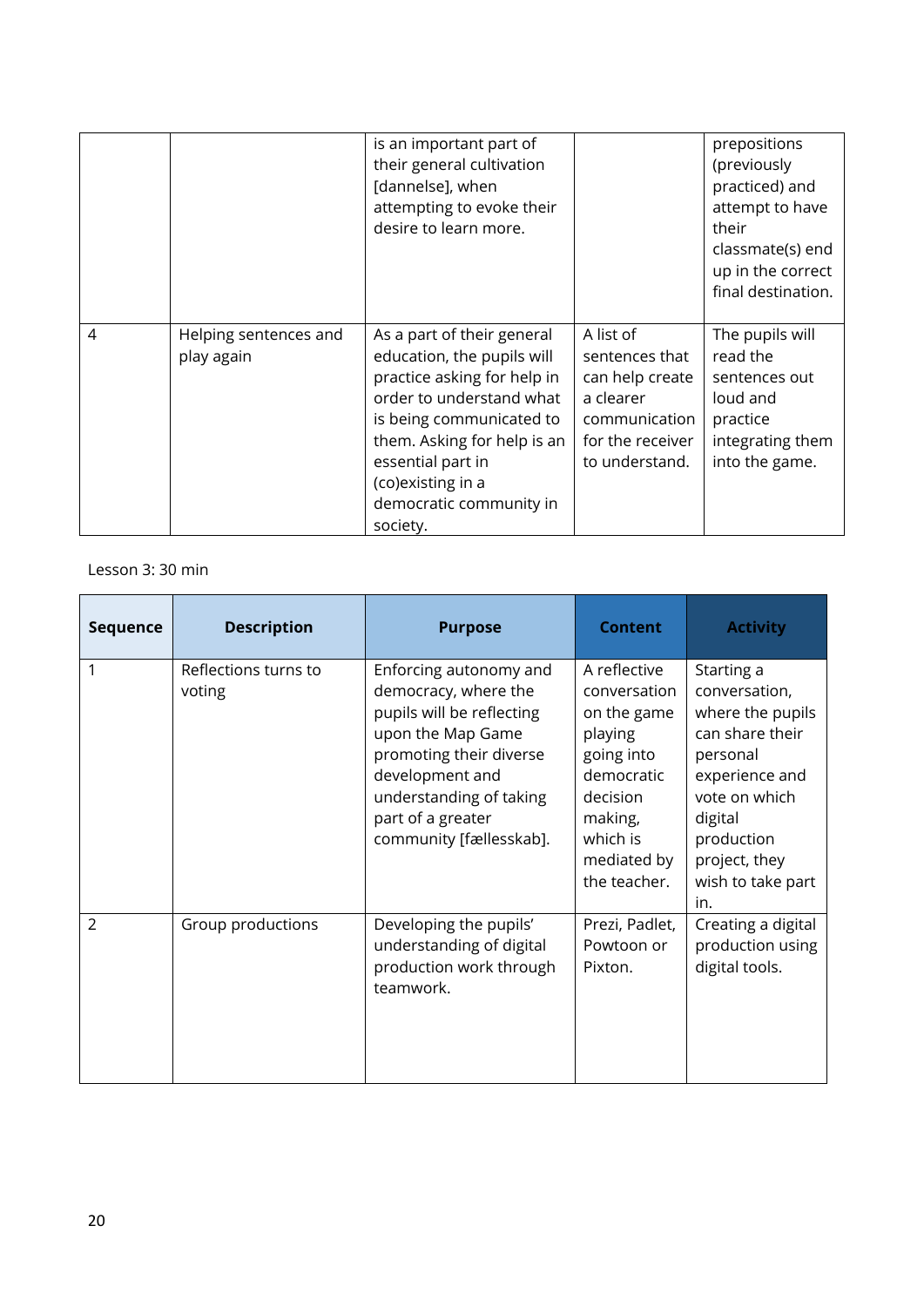Lesson 4: 30 min

| <b>Sequence</b> | <b>Description</b>           | <b>Purpose</b>                                                                                                                                                                            | <b>Content</b>                                                                                                                     | <b>Activity</b>                                                                                                                                                                                                |
|-----------------|------------------------------|-------------------------------------------------------------------------------------------------------------------------------------------------------------------------------------------|------------------------------------------------------------------------------------------------------------------------------------|----------------------------------------------------------------------------------------------------------------------------------------------------------------------------------------------------------------|
| 1               | Let's play the game<br>again | Scaffolding another layer<br>onto the pupils'<br>understanding of<br>communication by playing<br>the game with their own<br>digitally created productions.                                | The 'Map<br>Games'<br>activity in<br>groups with<br>the digital<br>productions.                                                    | Playing the 'Map<br>Game' again<br>with digital<br>productions<br>displaying<br>directions read<br>out loud by the<br>teacher.                                                                                 |
| $\overline{2}$  | Evaluation                   | Practicing self-observation<br>and self-evaluation, creating<br>an awareness and<br>attachment between the<br>pupils' pre-knowledge on the<br>subject to their now existing<br>knowledge. | A<br>questionnaire<br>as the basis<br>of a reflective<br>conversation<br>to finish off<br>on as well as<br>a production<br>review. | Each pupil will<br>answer the<br>questions on the<br>questionnaire<br>and using their<br>answers in a<br>conversation.<br>We will perhaps<br>take a look at<br>the digital<br>productions<br>from the classes. |

| <b>Possibly</b>                                   |                                                   |
|---------------------------------------------------|---------------------------------------------------|
| Where is your lesson planning most vulnerable     | What can you do in that case?                     |
| due to a change of (unseen) circumstance?         |                                                   |
|                                                   |                                                   |
| My planning is most vulnerable in considering     | I the first example I would ask them to           |
| that this entire lesson plan is based on online   | screenshare and guide them through where to       |
| teaching, so I can physically help my pupils; for | click and how to attain what they wish for, or I  |
| example:                                          | would share my screen and 'lead by example'.      |
| - when creating their products, I can only guide  |                                                   |
| them, I can't grab the mouse and click in the     | In the second example I would ask the pupil to    |
| correct place.                                    | personally chat with me in a private chat,        |
| - when playing the Map Game, one wishing to       | hopefully being able to guide them in what to     |
| communicate a guided direction, they can't        | say to communicate the correct direction to their |
| whisper in my ear what they wish to say or what   | receiver or listener.                             |
| outcome they wish for their communication to      |                                                   |
| have.                                             |                                                   |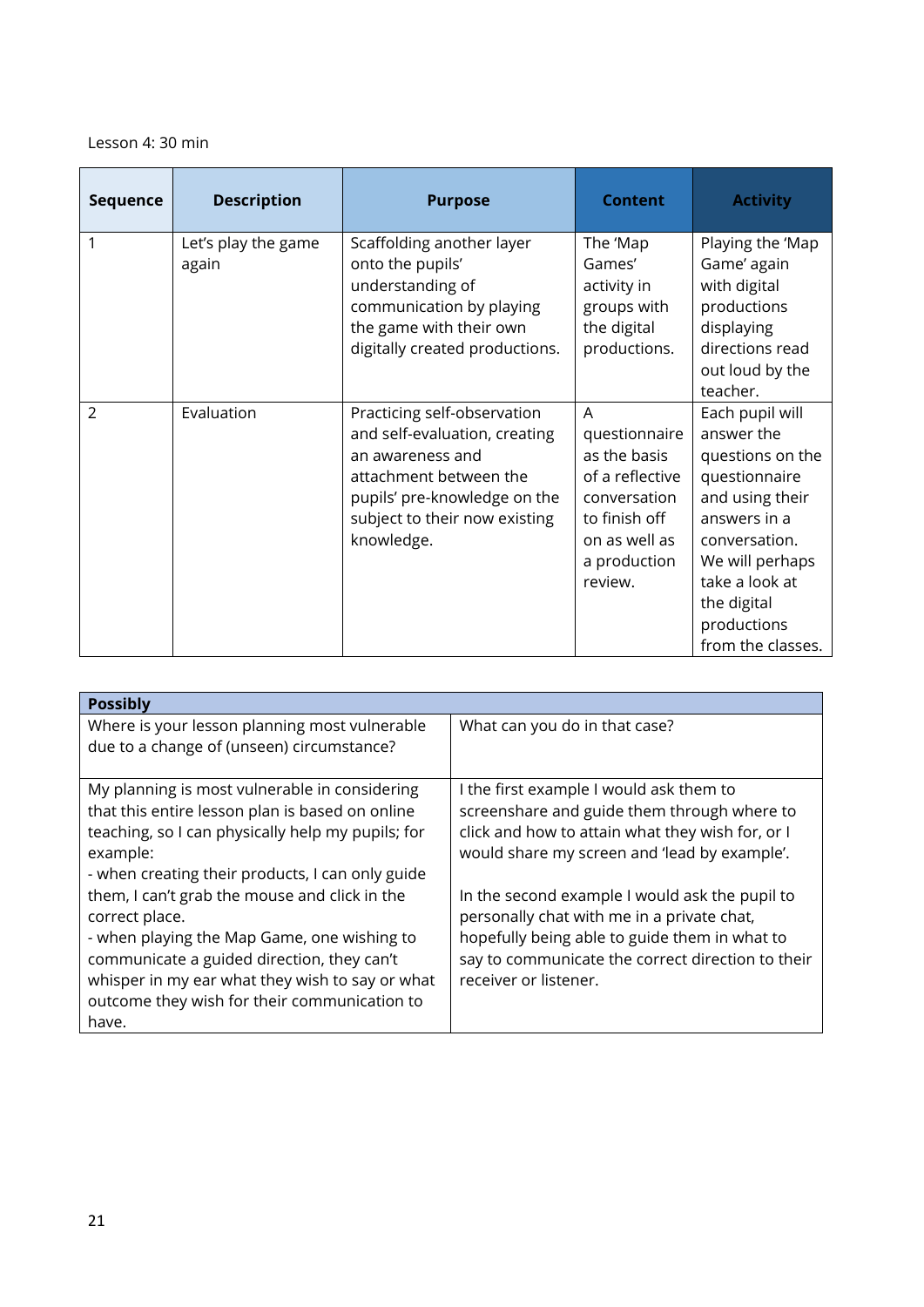## **Analysis of execution**

#### *Lesson 1:*

The first lesson started out with a group of pupils both enthusiastic and excited for their English class to begin, perhaps a tad more than usual, due to taking part in this research. I could feel their curiosity for what was in store for them. As the class takes place in an online meeting, I began by sharing my screen, on a google site, where I had prepared the entirety of the lesson plan's tasks and activities. As Meyer's guiding characteristics advises, I had set up the site as clean and clear as possible for the content to be known and visible to my pupils, as well as all my pupils having the opportunity to follow the plan and hopefully being challenged at their own level (Oettingen, 2018). I shared my screen, showing the digital Pixton production I had made in advance. I didn't have any expectations of their reactions. They mostly thought it was funny, in like a geeked-out English teacher adult kind of way and said that it looked like I had had fun making it. Some of them thought it was 'insanely cooool' that I even knew how to make it and asked if they could make a cartoon too. One of the pupils actually picked up on the fact that I had snuck in prepositions into the sentences of the speakers in the story. Afterward, to add to my pupils' autonomy and motivation, I invited them, one at a time, to read one goal out loud to align their expectations with mine for the entirety of the lessons. In order to show respect for each and every one of my pupils' needs and constantly maintain their autonomy, I chose to invite them to read out loud, without ordering them to as an expectation. Because I've found Ushioda's theory to be correct that pupils who feel autonomous are in fact more motivated to make an effort (Ushioda, 2012), even when an activity might intimidate them and be out of their comfort zone. So, by giving them the choice and inviting them to read out loud, I've made the decision theirs, and in this case, every one of them read a goal aloud. Presented as their first task was a list of prepositions along with some questions concerning them. I gave the pupils a few minutes to look at the list and I asked: What kind of words are these? They answered with their own explanations such as: "Words that tell you where something is". This was the moment I found their first 'hook' to hang more knowledge onto (Gibbons, 2014). We talked about which prepositions they knew already, together we looked up the ones they had never heard before, we talked about which prepositions they most often use in Danish, and finally, I invited them to find three prepositions and write a sentence with each one in. Two of them wrote three, two of them could only find two prepositions to use and one didn't write any. I kept this in mind, for later tasks involving writing, so I could differentiate the task for that particular pupil. We moved on to talking about maps; what they were, what we used them for, and if we even felt like we had a keen sense of place. I invited the pupils to write down their own personal definition of a map, by saying: "If you had to explain what a map is, to someone who's never seen one, heard of one, or used one before, how would you explain it?". I asked two of the pupils (the one that didn't want to write anything previously and one that had no problems with writing tasks (Oettingen, 2016)) to write their definition together, allowing them 4-5 minutes to leave the classroom meet, while they wrote it. Four personal definitions of maps were written.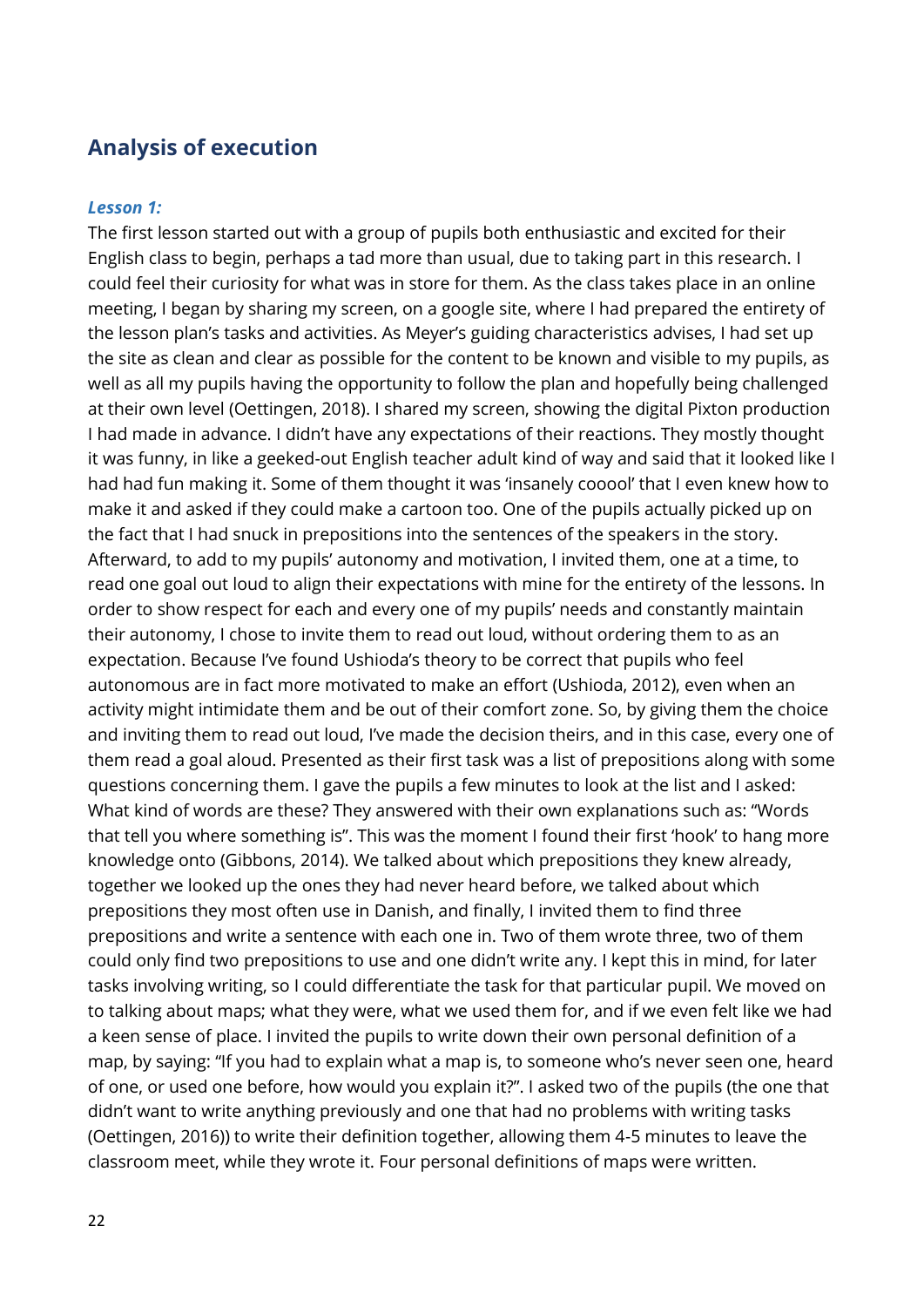Afterward, I introduced them to the digital tool Padlet. I showed them the templates and we agreed to vote on which template to use to collect the map definitions. However, even as there was consensus for using the 'wall' with a strong second for the 'map' template, they explained that it was a difficult decision to vote on when they didn't know what the result would look like. So, we decided to make both; one wall of definitions and one map of definitions. A successful use of Padlet, nevertheless the same pupil who was not keen on writing, stated in the middle of the conversation that 'none of it really mattered because none of it would really make a difference'. Now, being a teacher who put a lot of effort into this lesson plan and genuinely cares a lot for her pupils, that made me a little blue. Not because I felt it was directed at me or the work I had done and prepared, but because I wanted to create something meaningful for my pupils. How I dealt with this, I will return to this in my reflections.



#### *Lesson 2:*

As the second lesson began, we looked at our Padlet productions again, just as a (hooking) reminder for us to continue off on. It was time to get to know the rules of the 'Map Game'. I again invited the pupils that wanted to read to read out loud, none of them were in the mood and asked me to start. I read the first line, right following a pupil raised their hand (click function in the online meeting) and said they would like to read the next two lines. Another pupil followed and the rules had been read. We opened a short dialogue, where questions concerning the rules appeared. I answered with simpler and more explicit sentences and gave a few examples as visual support to my words (Olsen & Jacobsen, 2019). Before we began our first try at the game, I asked my pupils to consider whether they wanted to play the game in pairs in breakout meets or all together in a group. Turning the conversation into voting, a practice of voicing their opinions and needs, they all agreed on playing the game as a group.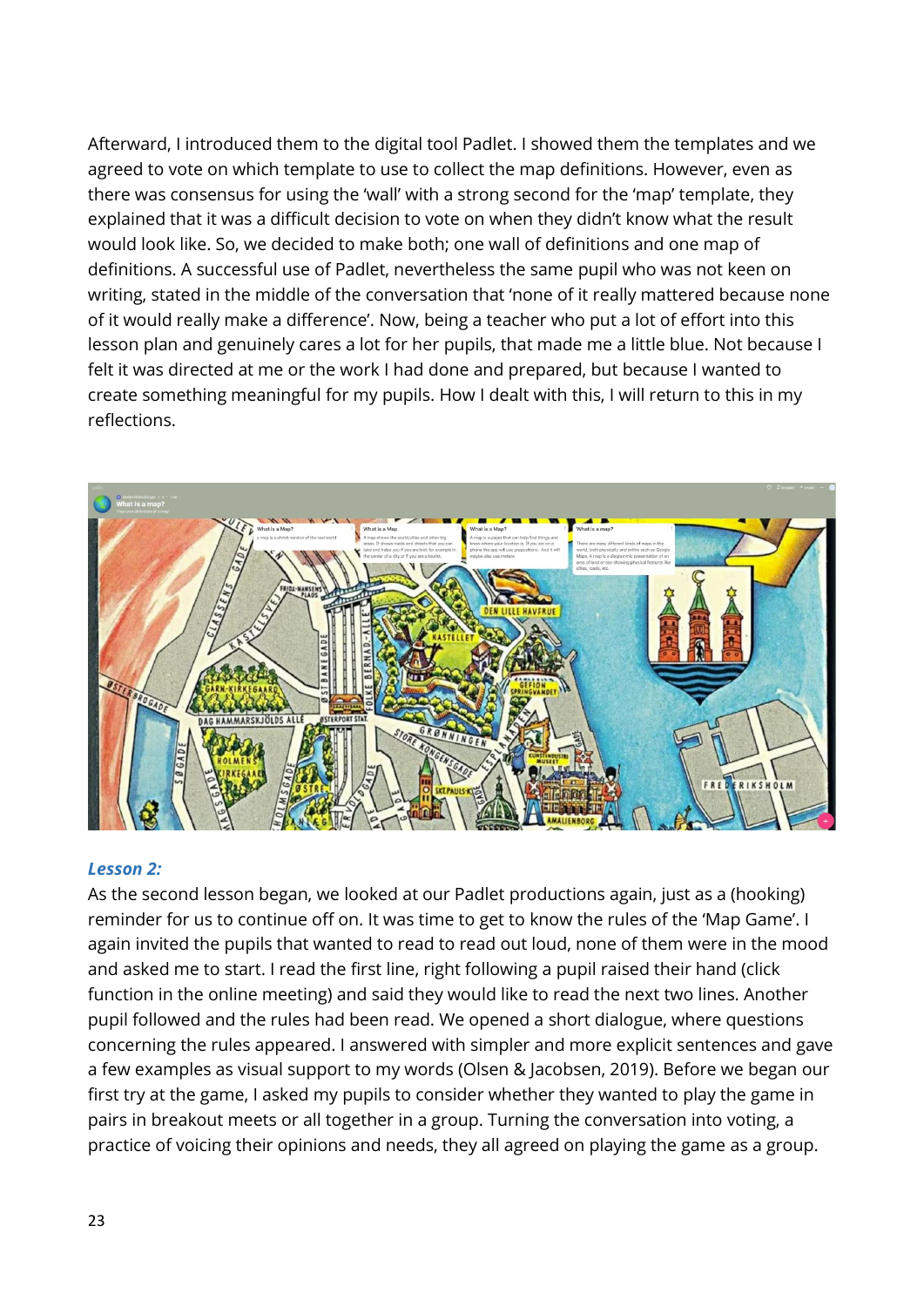That meant one person would give directions and guide the rest of us around the map. None of the pupils wanted to be the first one to start, so they asked if we could do a trial run, where I gave directions, whilst including prepositions. They felt more secure and one by one they volunteered to lead, I included myself in the game in the same manner as the pupils, as an active observer, I took the directions and followed along around the map. We played the game and walked around the streets of Copenhagen on our tourist map three times. However, two out of three times, we actually didn't end up in the correct final destination that was chosen for us. Being a bit behind schedule, I asked them to take a look at the section 'helping sentences' as homework, so that in the third lesson, we could make use of them to better our guidance.



#### *Lesson 3:*

As the universe can have its fun and add irony to life, so can technology. This lesson started with sound issues that resulted in my pupils being unable to hear me and me being unable to hear them. Now for a regular lesson that would have added a twist and I'm sure I would have made a delightful lemonade out of those lemons. But in this case, I slightly panicked in the irony of a listening activity having no sound available. In my (luckily unnoticeable panic), one of the pupils suggested I use my phone for the sound. Correct she was, solutions were thankfully and fortunately found as my phone became our savior and 7 minutes later, the listening could commence. I began the lesson by inviting the pupils to read one sentence each from our 'helping sentences', being unable to see their faces (as they most often join the class with only their microphones as their sign of attendance) it can be a challenge as to know when to push them through positive expectations of their abilities and when to hold back and avoid insecurities (Brodersen, Fibæk Larsen, Agergaard, & Toke Gissel, 2020). None of them wanted to read, so I offered to start. I intentionally read the first line very slowly, attempting to give my pupils time to listen, but also to create a common space where reading at any pace is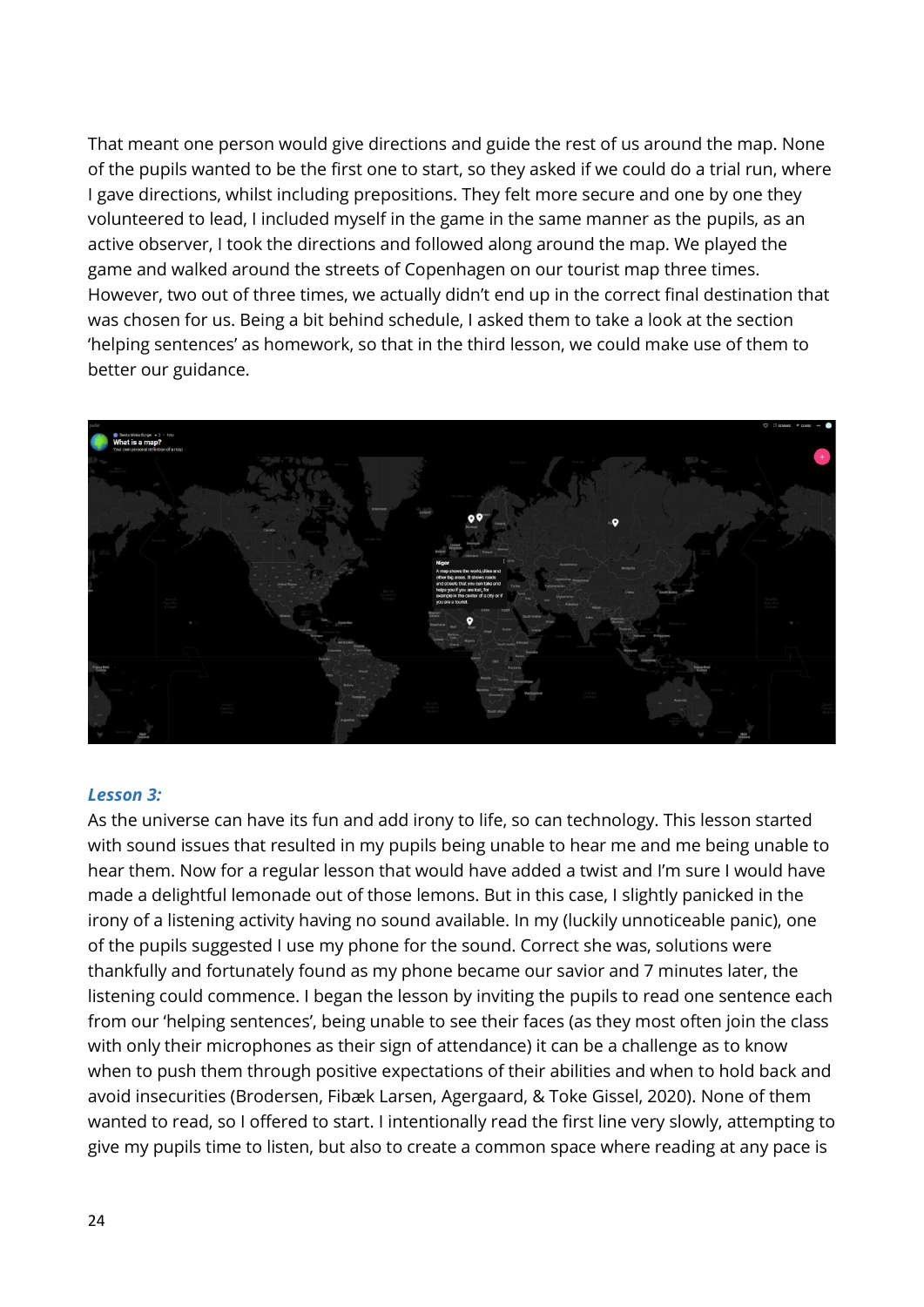accepted. It worked, a pupil hooked onto my bait of inclusion and started to read a sentence. By the end, they had all been given and accepted the chance to read a 'helping sentence' aloud. The sentences kicked off a conversation about clarification, we referred to our past experience with the game and gave each other examples of when we got confused and when these sentences might offer us some clarification (Olsen & Jacobsen, 2019). We started to play another round of the game as one of the pupils volunteered to give directions. I decided to play along but observe and not interfere with a 'helping sentence' from my perspective. Perhaps I should have because it seemed they'd all forgotten to make use of them. When the round finished all of us were in five different locations and the guiding pupil asked: "Where did I lose you?". The pupils answered where they felt their confusion appeared and I added that when the confusion kicks in, it is a great time to ask for clarification by using these 'helping sentences'. We played two more games and suddenly the theories on two-way communication started agreeing (Gibbons, 2014) with our own experiences, for the first time four out of five of us ended up in the same place, the correct final destination as well. As the game went more and more successfully, the pupils engaged in reflective conversations afterward, on the choice of prepositions, the general explanation from the pupil guiding, whilst expressing how much fun they were having. Trying not to tire them out and in fear of having boredom enter our realm (Oettingen, 2016) I felt we were ready to move on from playing the game for now. Opening a new dialogue, I reminded the pupils of the digital tools Padlet and Pixton I used to make the cartoon. I talked to them about the next task ahead of us, writing down ten directions using the preposition as preparation for creating digital products. I explained that in our final lesson I would use these productions to read aloud, where we could witness whether or not, speaking from the heart or from written words would make a difference and if we might be so successful that all five pupils would end up in the same final destination that was chosen. Quite excitedly to get started, they were ready to vote again. I asked them to raise their hands for the digital tool that they wished to use. Fortunately, as any teacher's dream really, two wanted to use Padlet and three wanted to use Pixton. We spoke of taking some time to write down these ten directions prior to playing around with the tools and the pupils opened their shared documents. I quickly noticed the pair working together, started out by picking the prepositions they wanted to incorporate in their directions, and I informed the other group that this was an option for them too if they wanted to make sure they used a wide variation of prepositions. Time was about up when I informed them that homework was to have the ten guidance sentences ready for our final lesson.

#### *Lesson 4:*

The final and fourth lesson began, and I was beyond thrilled to start making these digital productions with my students, as they don't usually get to work with tools like Padlet and Pixton. As soon as they separated into their self-chosen groups it quite quickly became clear to me that we within our final lesson had no way near enough time to finish the products, to play the 'Map Game' again or to evaluate the lesson by having an assessing production review.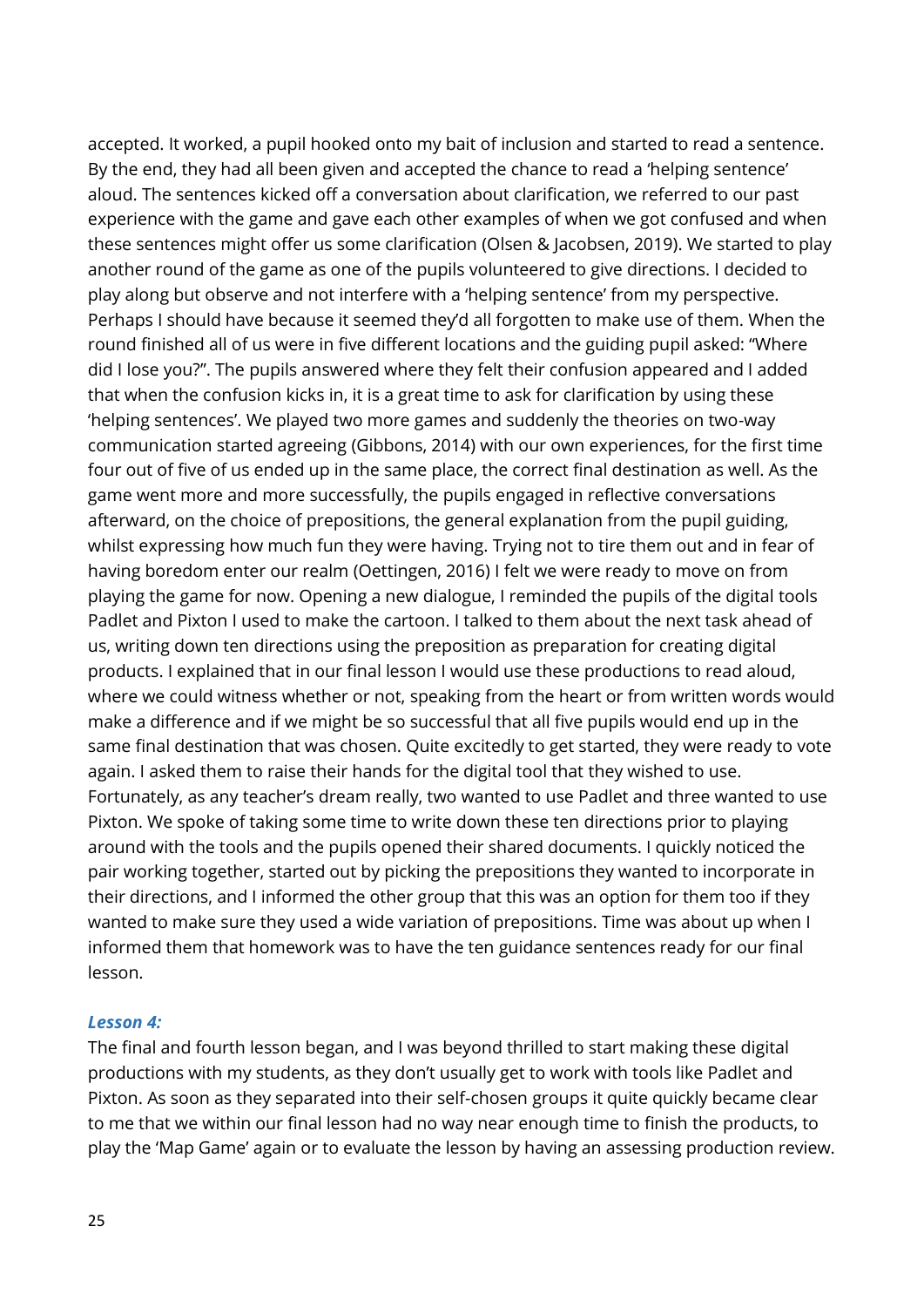Obviously, this was a disappointment, but seeing as this entire lesson plan was very progressive, I felt it would be better for the pupils to take the time necessary to finish the productions which included their effort to communicate more explicitly through writing the directions, rather than rushing through and ending the research on a bad note. The pupils were very enthusiastic and into working with the digital tools, every detail was discussed, personal arguments were expressed, and they would compromise with their partners. Allowing them time, to dive into getting to know the tools, it became clear to me, we had created something meaningful as they could help but do their best. They showed purpose, intent, and meaningfulness in their reflective choices and I could feel how much they cared for their productions. It was a wonderful way to end the research lessons.



## **Reflections**

With this research being my first attempt at a lesson plan let alone an essay, it has astounded, first of all, the incredible efforts it takes to become a capable and valuable teacher. I find it beyond questionable teachers in our country, society, community aren't acknowledged and recognized for this incredible influence they hold in a human's life. Especially seeing as whatever each child becomes will in fact become our society and take part in the changes that will occur in all of our futures.

Listening is an invaluable element of our lives and even with this research I haven't even scratched the surface enough to make a sound. However, it was interesting to see my lesson plan be brought to life and specifically to experience the development of what was being heard as the spoken communication was scaffolded with both clarification help (Olsen) as well as written and more explicit wording. I felt it was quite captivating to witness the truth to all the theories I had chosen to focus on, it was as if they came to life in front of me and showed me their concept, proved their point to me.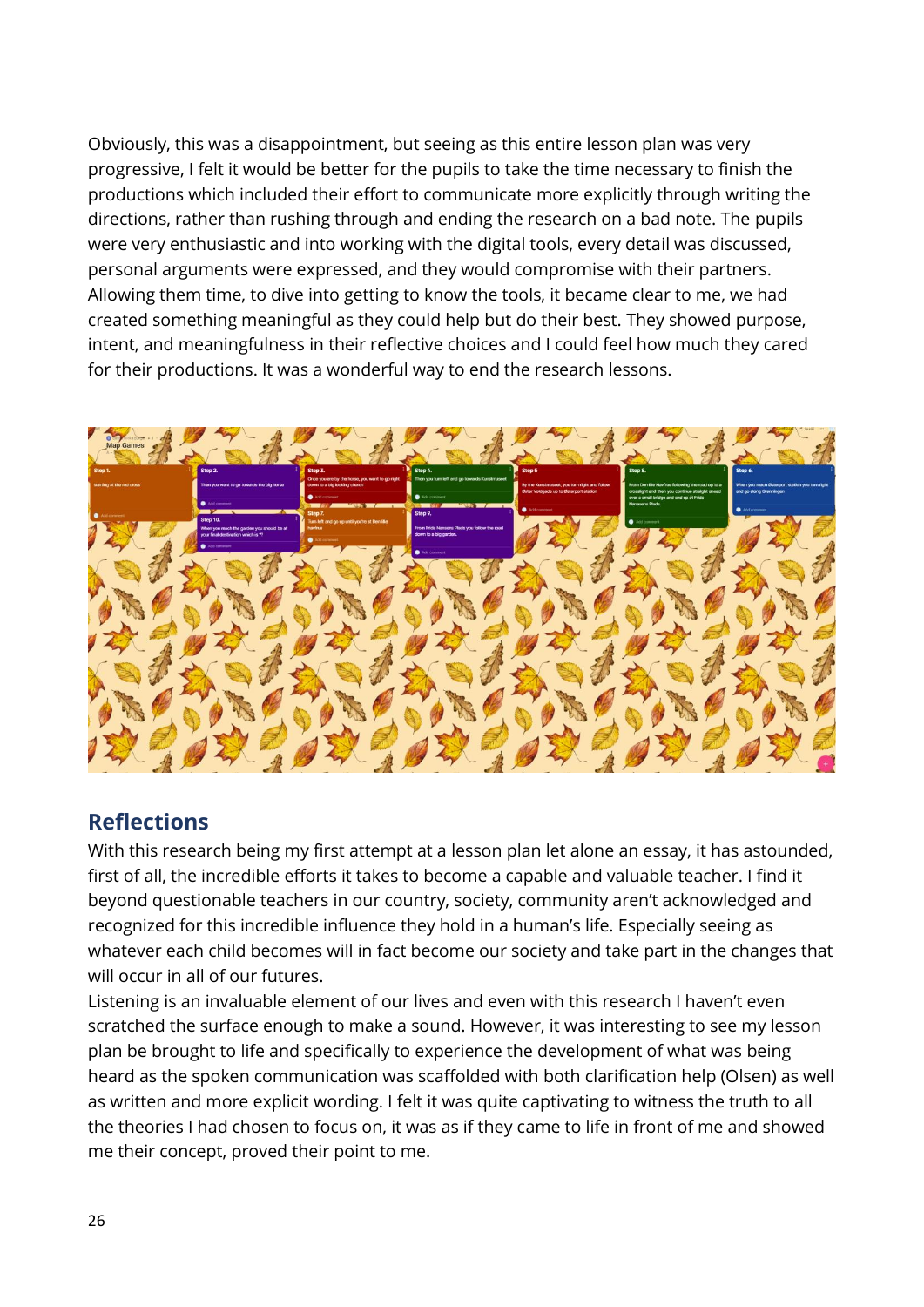Gibbon's theory of the hook, equalizing itself to a cognitive information gap, helped me to constantly navigate the scaffolding in order to gain the effects of learning for my students. Continuously attaching the entire lesson plan to their own and personal experienced preexisting knowledge as "oblivion cannot accept new knowledge; in fact, it requires existing knowledge to process new knowledge."<sup>5</sup> (Fredens, 2018).

As for the same Klafki's differentiation possibilities (Oettingen, 2016) made me feel quite equipped to adapt the tasks as needed in order for the students to achieve the goals that this lesson plan set out. It was empowering to make cognizant informative decisions that were based on theory upon theory rather than relying on my social intelligence and gut's intuition. As a teacher, I attempt to set myself as the example in the teaching process, by using my empathy to understand that each student will learn in their own way. And it is through these theories and obviously at the end this education that I will learn how to create a classroom where there is space for each student to find their own way of learning effectively and successfully. Seeing as each and every one of my students are already on their on-going journey of lifelong learning, this is the kind of meaningfulness I wish to generate. I attempted to achieve meaningfulness through dialogues and reflections based on the idea that all of us, me, and my pupils, are thinking and opinionated people who wish to be both respected and recognized by others (Brodersen, Fibæk Larsen, Agergaard, & Toke Gissel, 2020). I, therefore, took the role as a facilitator (Richards, 2006) and participating observant, where I took part in every single task and activity, without actually completing the task. As an example, if a preposition was unknown to a pupil and they tried to pronounce it, whilst asking what it meant. I would first ask if someone else in the class knew it, if they did, I let them explain its meaning and give an example of how to use it. If they didn't know a word, I would respond by saying: "Great, why don't you share your screen and look up the meaning of the word for all of us to learn!"

As I mentioned in the analysis of the execution of the lessons, in the first lesson I experienced that one of my pupils expressed not caring about the decision of which template to use for a digital production with the words: "I really don't care, because it makes absolutely no difference!" Now, this is obviously not the reaction anyone is aiming for when creating a lesson plan with well-thought-out activity. So, the moment I heard the pupil express it, I was saddened on their behalf. To me as their teacher, it felt like even though they were coerced into this activity, because school can do that to you, they had decided that 'nothing' really mattered enough to make any kind of difference, even though their own time or present moment was at the cost of that activity. However, I took it to heart and accepted their frame of mind, by stating that it was okay they felt that way and that there was space enough for that. I ended my statement by explaining to all my pupils why I had chosen to integrate Padlet into the given task and why working with multiple and different digital tools is also a

<sup>&</sup>lt;sup>5</sup> Translated from Danish: "Uvidenhed kan ikke tage imod ny viden; derimod kræver det eksisterende kundskaber at bearbejde ny viden." s.58 (Fredens, 2018).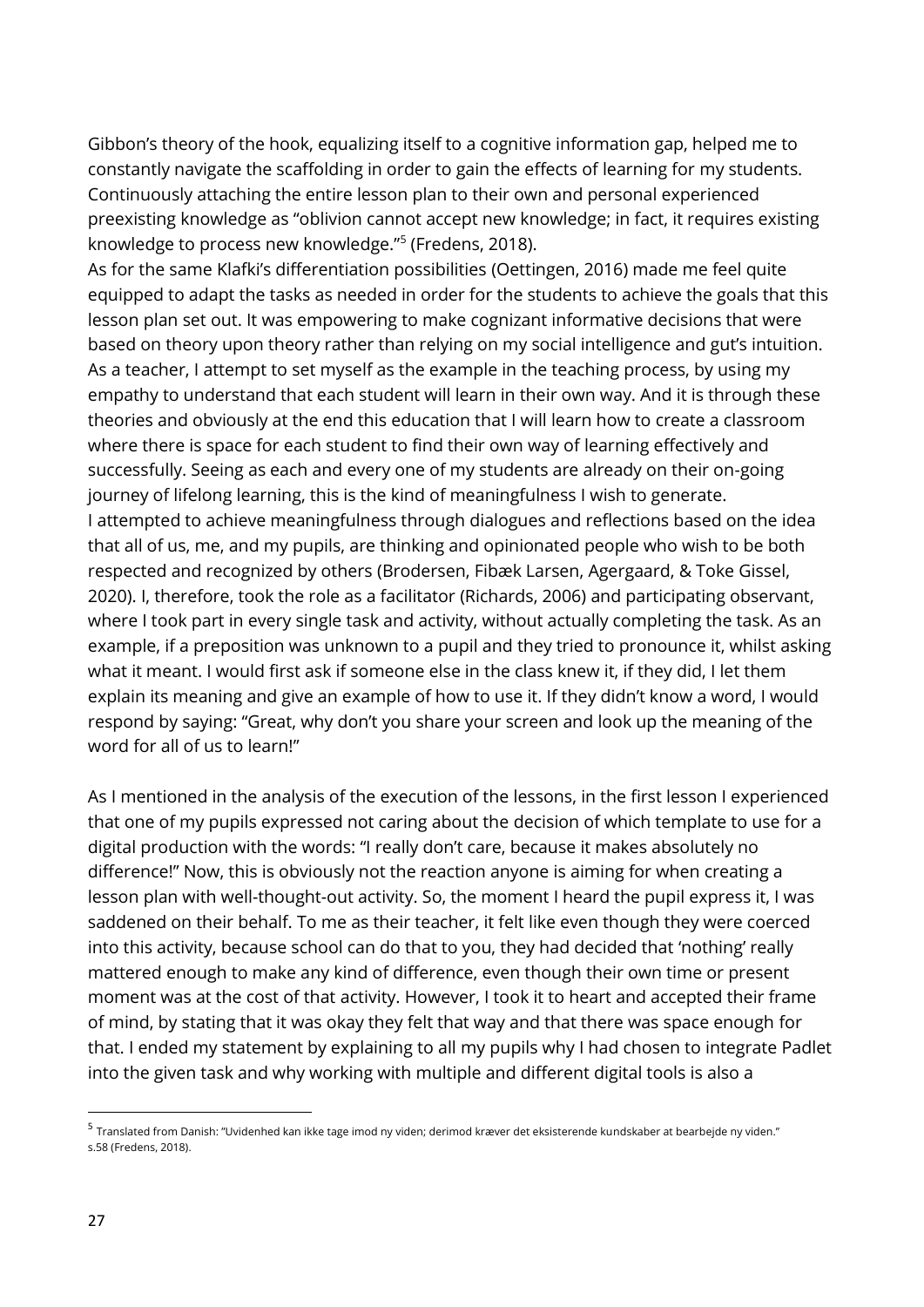necessary part of school in order for them to build more skill and understanding around the digital world as well as taking part in the creative side of a production. I asked my pupils, if they felt like my explanation and made the purpose of the task clearer? They said yes, which, since it was a leading question, probably doesn't necessarily mean that it did. But I did what I could to increase the meaningfulness in the task for that moment, as finding value in the creative and artistic aspects of teaching is more important than ever. Catterall studied the difference of integrating the 'eight good habits of art' into lesson plans and using art as the means to learn in school, and the studies showed that the pupils that had had a high exposure to these habits proved to be significant difference ranging all the way from their further education or lack of to their social relations (Fredens, 2018).

Successful learning causes high motivation and in reverse high motivation causes successful learning. It is a balance and a reciprocal effect that I aim to begin and end each lesson with. I realize this is probably impossible, however, just as having a positive expectation of my pupil's individual potential will benefit their motivation to learn, I will have the same positive expectations of myself as a teacher (Brodersen, Fibæk Larsen, Agergaard, & Toke Gissel, 2020).

If I could do it differently, or in the future I will take into account that even existing takes time, let alone listening and reacting and even more so learning. I will make sure to add more time to each dialogue to take place, task to be completed and production to be created. Erring on the side of caution I will create a few bonus-vibe-tasks, that can be added in between the activities. I want to still make sure they are appropriately arranged and fit well into the scaffolding of the lesson plan. These could potentially also be used as a way of differentiating the lesson as required for the pupils to achieve effective and motivational teaching. The idea of differentiation, especially knowing how to make that informative decision, through reflections and understanding my pupils, is something I aim to master with pride. I want to use my empathy in the teaching process to acknowledge and respect that we do not learn the same way or need the same treatment to experience the same situation.

On a final note, the pupil that didn't care to choose a Padlet template because the layout 'didn't matter' and the look of it 'wouldn't make a difference', actually voted to create another Padlet production. The pupil was highly engaged and opinionated on the template, background motif, font, and highlight color of the text boxes. Signs of learning and the concept of meaningfulness can be too abstract to measure and put to words. However, I believe this evident progression shows that a scaffolded lesson plan with space for necessary differentiation is successful. "Lesson plans are a construction that offers an idea of how the diverse world with all its knowledge, all its skills and opinions can be produced so that it can be learned<sup>"6</sup> (Oettingen, Almen didaktik, 2016). It was my aim with this lesson plan to bring forth a piece of this world by closing a little gap – the cognitive information gap.

<sup>&</sup>lt;sup>6</sup> Translated from Danish: "Læreplaner er en konstruktion, som giver et bud på, hvordan den mangfoldige verden med al dens viden, alle dens færdigheder og holdninger kan fremstilles, så den kan læres" s.135 (Oettingen, 2016).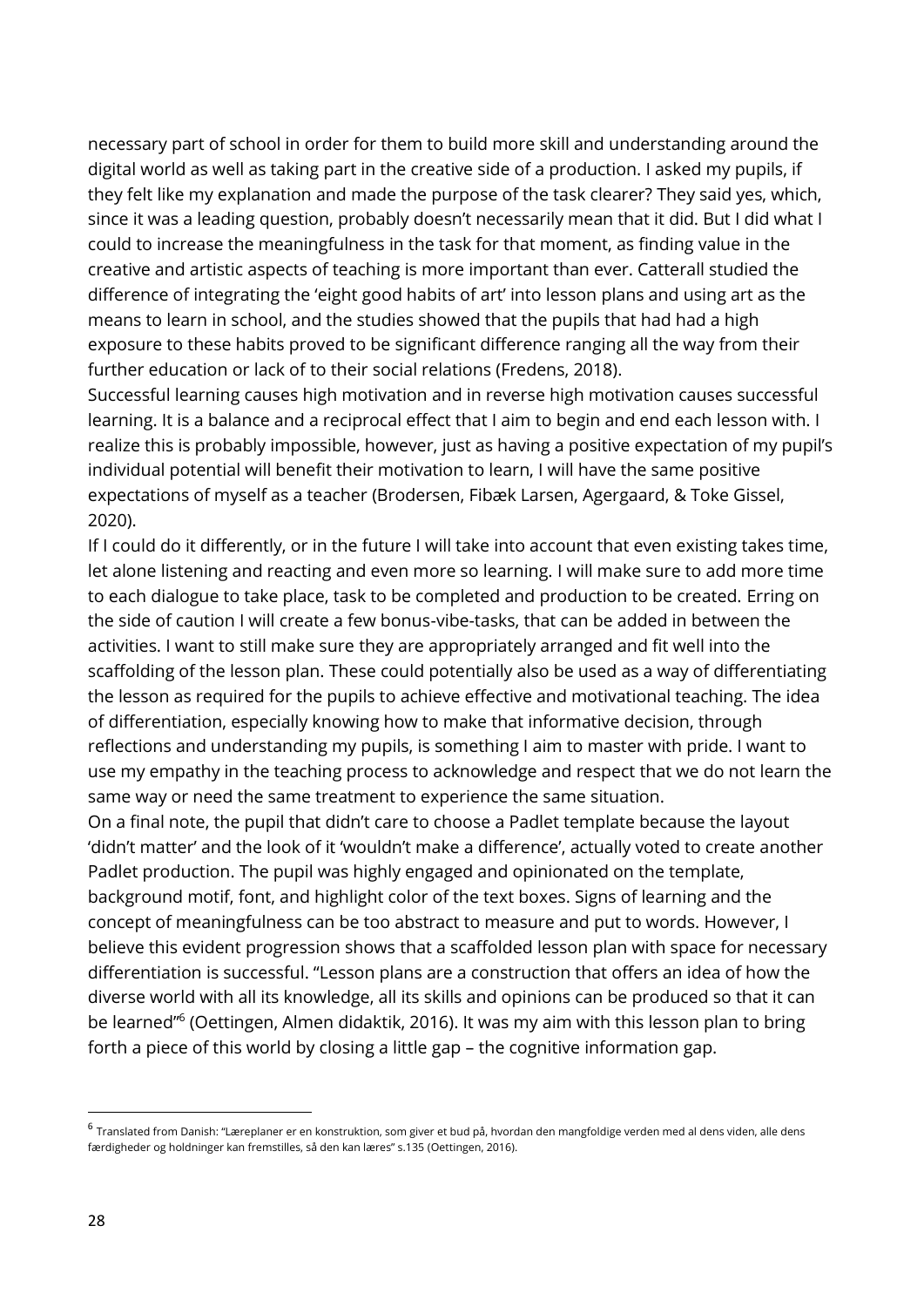## **Conclusion**

Link to my digi-talk: <https://www.studietube.dk/video/7239202/1887089440>

## **Appendices from the lessons**

#### **Map Padlets by the pupils:**

<https://www.studietube.dk/video/7229680/95f97c04cbdabe92548af0a3670a8bd4> <https://www.studietube.dk/video/7229683/958463a0ce81104dd27dcc843d91efea>

**Map Game directions as Pixton production by the pupils:**  Awaiting pupils' approval to add productions **Map Game directions as Padlet production by the pupils:**  <https://www.studietube.dk/video/7238488/bc2aecc8cfea676d54e176d615095192> <https://www.studietube.dk/video/7238490/6427145fbe685162749499c93eccad02>

#### **Screenshots of online lesson structure (PDF):**

[file:///C:/Users/lenovo/Desktop/The%20lesson%20plan%20\(Screenshots\)%20.pdf](file:///C:/Users/lenovo/Desktop/The%20lesson%20plan%20(Screenshots)%20.pdf)

## **Bibliography**

- Børne- og Undervisningsministeriet. (2021). *Danmarks læringsportal*. Hentet fra EMU Faghæfte - Fælles Mål, læseplan og vejledning: https://emu.dk/grundskole/engelsk
- Brinkmann, S. (2017). Dewey om læring og erfaring. *Kvan: et tidsskrift for læreruddannelsen og folkeskolen*, s. 43-53.
- Brodersen, P., Fibæk Larsen, P., Agergaard, K., & Toke Gissel, S. (2020). *God og effektiv undervisning .* Hans Reitzels Forlag.
- Bundsgaard, J. (2017). Digital dannelse. Aarhus: Aarhus Universitetsforlag.
- Cameron, L. (2010). Assesment and language learning. I *Teaching languages to young learners* (s. 214-240). Cambridge University.
- Fredens, K. (2018). Læring med kroppen forrest. Hans Reitzels forlag.
- Gibbons, P. (2014). *Scaffolding Language, Scaffolding Learning.* Heinemann Educational Books.
- Hansen, M. H. (2005). Kilder til demokratiets historie. Museum Tusculanums.
- Lund, K. (2019). Fokus på sprog. I A. S. Gregersen, *Sprogfag i forandring - pædagogik og praksis* (s. 87-127). Forfatterne og Samfundsliteratur .
- Oettingen, A. V. (2010). *Almen pædagogik: pædagogikkens grundlæggende spørgsmål.* København: Gyldendal.